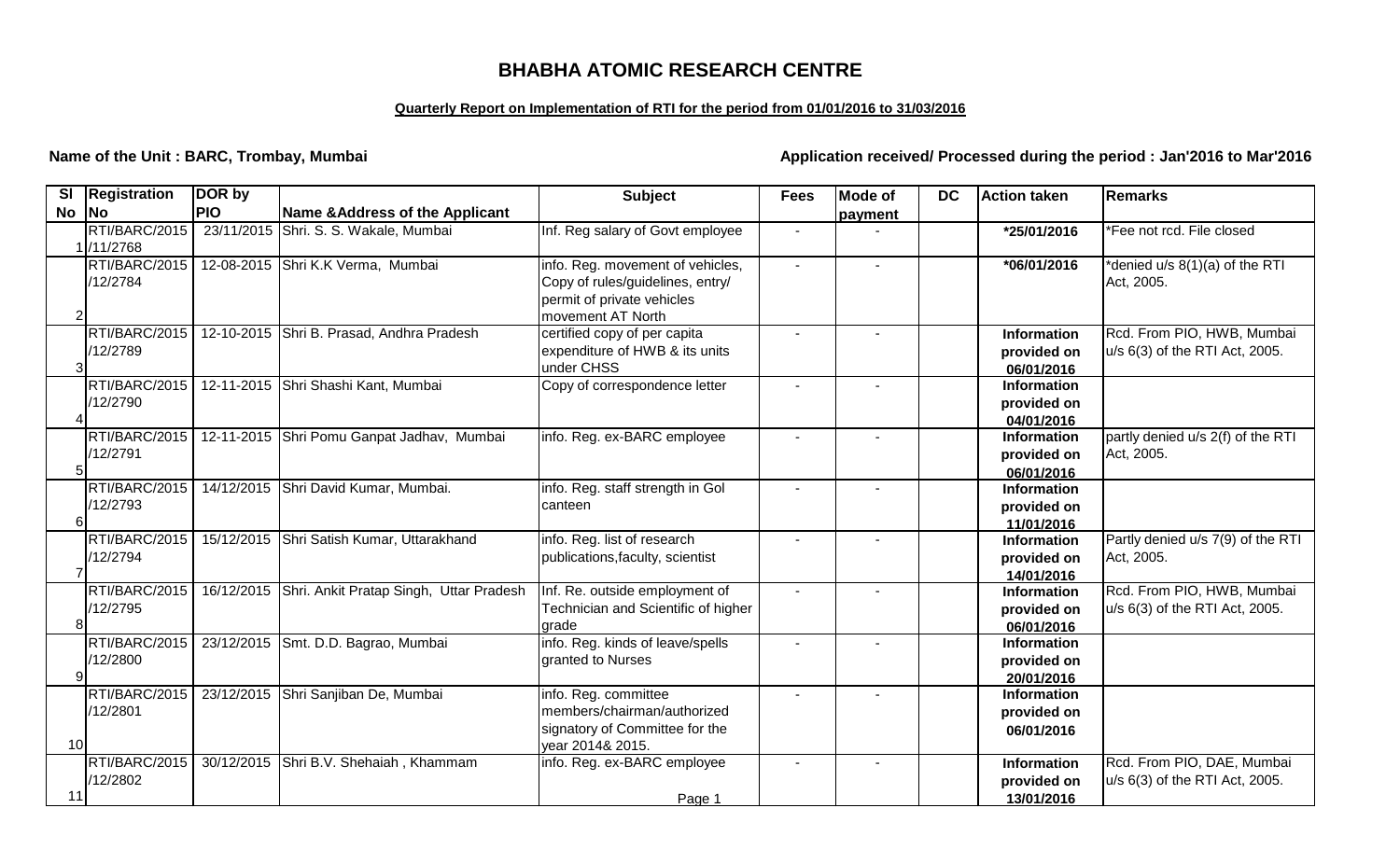| <b>SI</b> | <b>Registration</b>       | DOR by     |                                                                                   | <b>Subject</b>                                           | <b>Fees</b>                    | <b>Mode of</b>          | <b>DC</b> | <b>Action taken</b>                             | Remarks                                                                                                                                                        |
|-----------|---------------------------|------------|-----------------------------------------------------------------------------------|----------------------------------------------------------|--------------------------------|-------------------------|-----------|-------------------------------------------------|----------------------------------------------------------------------------------------------------------------------------------------------------------------|
| <b>No</b> | <b>No</b>                 | <b>PIO</b> | Name & Address of the Applicant                                                   |                                                          |                                | payment                 |           |                                                 |                                                                                                                                                                |
| 12        | RTI/BARC/2016<br>/01/2803 |            | 01-05-2016 Dr. A. P. Mishra, Mumbai                                               | Inf. Reg. self                                           | 10                             | Cash                    | 24        | <b>Information</b><br>provided on<br>21/01/2016 | DC received and Information<br>provided on 02/02/2016                                                                                                          |
|           | RTI/BARC/2016<br>/01/2804 |            | 01-07-2016 Shri. Chetan Kumar Rathor, Rajasthan                                   | Inf. Reg. TC Minutes                                     |                                | Paid at<br><b>NPCIL</b> |           | *20/01/2016                                     | Rcd. From CPIO, NPCIL u/s 6(3)<br>of the RTI Act, 2005. *Denied u/s<br>8(1)(a) of RTI Act, 2005                                                                |
| 13        |                           |            |                                                                                   |                                                          |                                |                         |           |                                                 |                                                                                                                                                                |
| 14        | RTI/BARC/2016<br>/01/2805 |            | 01-07-2016 Advocate Anupam Chattopadhyay, Pune. Inf. Reg. promotion of nurses in  | <b>BARC</b>                                              | 10                             | <b>IPO</b>              |           | <b>Information</b><br>provided on<br>27/01/2016 |                                                                                                                                                                |
| 15        | RTI/BARC/2016<br>/01/2806 |            | 01-07-2016 Advocate Anupam Chattopadhyay, Pune Inf. Reg. recruitment and prmotion | order for all grades of Nurses of<br><b>BARC</b>         | 10                             | <b>IPO</b>              | 14        | <b>Information</b><br>provided on<br>01/02/2016 | DC rcd. And documents<br>provided.                                                                                                                             |
| 16        | RTI/BARC/2016<br>/01/2807 |            | 01-07-2016 Shri. Ranjit Sen, Mumbai                                               | Inf. Reg. documents related to self                      | 10                             | cash                    |           | <b>Information</b><br>provided on<br>21/01/2016 |                                                                                                                                                                |
| 17        | RTI/BARC/2016<br>/01/2808 |            | 01-07-2016 Smt. Jaya Kanoi, West Bengal                                           | Inf. Reg. Contracts awarded on<br>Nomination basis.      | $\blacksquare$                 | Paid at DAE             |           | Information<br>provided on<br>05/02/2016        | Rcd. From PIO, DAE, Mumbai<br>u/s 6(3) of the RTI Act, 2005.<br>Trfd to constituent units on<br>15/01/2016.<br>Partly denied u/s 7(9) of the RTI<br>Act, 2005. |
| 18        | RTI/BARC/2016<br>/01/2809 |            | 01-07-2016 Shri. Selvakumaran, Kancheepuram.                                      | Inf. Reg. recruitment norms for<br><b>CAT II Trainee</b> | Online<br>payment              | Paid at DAE             |           | Information<br>provided on<br>20/01/2016        | Rcd. From PIO, DAE, Mumbai<br>u/s 6(3) of the RTI Act, 2005.                                                                                                   |
| 19        | RTI/BARC/2016<br>/01/2810 |            | 01-07-2016 Shri. Pradeep Kumar, Madhya Pradesh                                    | Inf. Reg. application made by self.                      | $\overline{Online}$<br>payment | Paid at DAE             |           | Information<br>provided on<br>20/01/2016        | Rcd. From PIO, DAE, Mumbai<br>u/s 6(3) of the RTI Act, 2005.                                                                                                   |
| 20        | RTI/BARC/2016<br>/01/2811 |            | 01-07-2016 Shri. Manoj Krishna Tarale, Pune                                       | Inf. Reg. tender work at BARC                            | Online<br>payment              | Paid at DAE             |           | Information<br>provided on<br>05/02/2016        | Rcd. From PIO, DAE, Mumbai<br>u/s 6(3) of the RTI Act, 2005.                                                                                                   |
| 21        | RTI/BARC/2016<br>/01/2812 |            | 01-07-2016 Shri. Manoj Krishna Tarale, Pune                                       | Inf. Reg. tender work at BARC                            | Online<br>payment              | Paid at DAE             |           | Information<br>provided on<br>05/02/2016        | Rcd. From PIO, DAE, Mumbai<br>u/s 6(3) of the RTI Act, 2005.                                                                                                   |
| 22        | /01/2813                  |            | RTI/BARC/2016   01-07-2016 Shri. Manoj Krishna Tarale, Pune                       | Inf. Reg. tender work at BARC                            | Online<br>payment              | Paid at DAE             |           | Information<br>provided on<br>05/02/2016        | Rcd. From PIO, DAE, Mumbai<br>u/s 6(3) of the RTI Act, 2005.                                                                                                   |
| 23        | /01/2814                  |            | RTI/BARC/2016   01-07-2016 Shri. Manoj Krishna Tarale, Pune                       | Inf. Reg. extension of work orders<br>of TSD, BARC       | Online<br>payment              | Paid at DAE             |           | *29/01/2016                                     | Rcd. From PIO, DAE, Mumbai<br>u/s 6(3) of the RTI Act, 2005.<br>*Denied u/s 7(9) of the RTI Act,<br>2005.                                                      |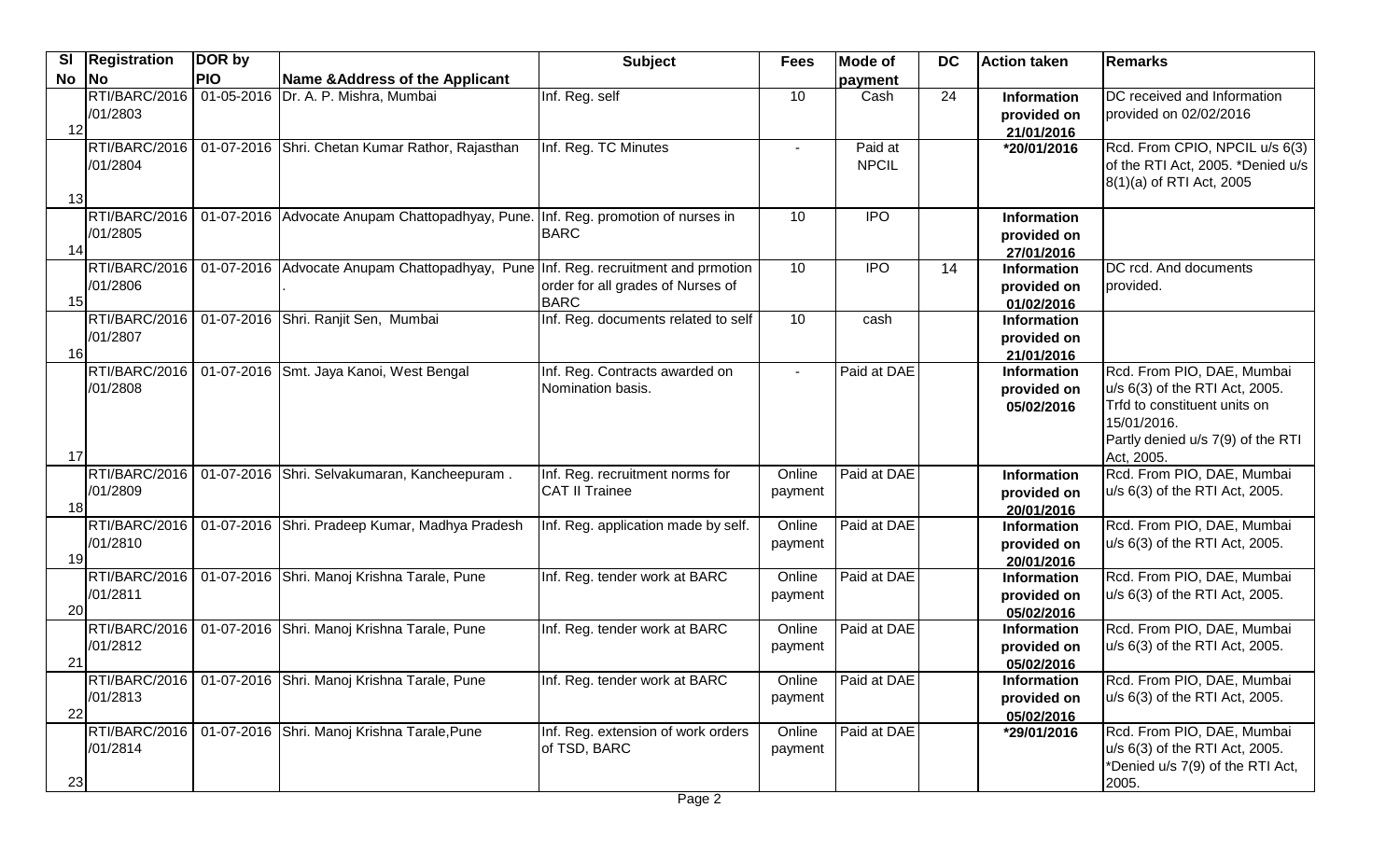| <b>SI</b> | Registration  | DOR by     |                                               | <b>Subject</b>                     | <b>Fees</b>    | <b>Mode of</b> | <b>DC</b> | Action taken              | Remarks                             |
|-----------|---------------|------------|-----------------------------------------------|------------------------------------|----------------|----------------|-----------|---------------------------|-------------------------------------|
| $No$  No  |               | <b>PIO</b> | <b>Name &amp; Address of the Applicant</b>    |                                    |                | payment        |           |                           |                                     |
|           | RTI/BARC/2016 | 01-07-2016 | Shri. Manoj Krishna Tarale, Pune              | Inf. Reg. tender work at BARC      | Online         | Paid at DAE    |           | <b>Information</b>        | Rcd. From PIO, DAE, Mumbai          |
|           | /01/2815      |            |                                               |                                    | payment        |                |           | provided on               | u/s 6(3) of the RTI Act, 2005.      |
| 24        |               |            |                                               |                                    |                |                |           | 05/02/2016                |                                     |
|           | RTI/BARC/2016 |            | 01-07-2016 Shri. Manoj Krishna Tarale, Pune   | Inf. Reg. tender work at BARC      | Online         | Paid at DAE    |           | Information               | Rcd. From PIO, DAE, Mumbai          |
|           | /01/2816      |            |                                               |                                    | payment        |                |           | provided on               | u/s 6(3) of the RTI Act, 2005.      |
| 25        |               |            |                                               |                                    |                |                |           | 05/02/2016                |                                     |
|           | RTI/BARC/2016 |            | 01-07-2016 Shri. Manoj Krishna Tarale, Pune   | Inf. Reg. tender work at TSD,      | Online         | Paid at DAE    |           | *1/2/2016                 | Rcd. From PIO, DAE, Mumbai          |
|           | /01/2817      |            |                                               | <b>BARC</b>                        | payment        |                |           |                           | u/s 6(3) of the RTI Act,            |
|           |               |            |                                               |                                    |                |                |           |                           | 2005.*Denied u/s 7(9) of the RTI    |
| 26        |               |            |                                               |                                    |                |                |           |                           | Act, 2005.                          |
|           | RTI/BARC/2016 |            | 01-07-2016 Shri. Manoj Krishna Tarale, Pune   | Inf. Reg. tender work at BARC      | Online         | Paid at DAE    |           | Information               | Rcd. From PIO, DAE, Mumbai          |
| 27        | /01/2818      |            |                                               |                                    | payment        |                |           | provided on               | u/s 6(3) of the RTI Act, 2005.      |
|           | RTI/BARC/2016 |            | 01-07-2016 Shri. Manoj Krishna Tarale, Pune   | Inf. Reg. tender work at TSD,      | Online         | Paid at DAE    |           | 05/02/2016<br>*1/2/2016   | Rcd. From PIO, DAE, Mumbai          |
|           | /01/2819      |            |                                               | <b>BARC</b>                        | payment        |                |           |                           | u/s 6(3) of the RTI Act,            |
|           |               |            |                                               |                                    |                |                |           |                           | 2005.*Denied u/s 7(9) of the RTI    |
| 28        |               |            |                                               |                                    |                |                |           |                           | Act, 2005.                          |
|           | RTI/BARC/2016 |            | 01-07-2016 Shri. Manoj Krishna Tarale, Pune   | Inf. Reg. tender work at TSD,      | Online         | Paid at DAE    |           | *29/01/2016               | Rcd. From PIO, DAE, Mumbai          |
|           | /01/2820      |            |                                               | <b>BARC</b>                        | payment        |                |           |                           | u/s 6(3) of the RTI Act, 2005.      |
|           |               |            |                                               |                                    |                |                |           |                           | *Denied u/s 7(9) of the RTI Act,    |
| 29        |               |            |                                               |                                    |                |                |           |                           | 2005.                               |
|           | RTI/BARC/2016 |            | 01-07-2016 Shri. Manoj Krishna Tarale, Pune   | Inf. Reg. tender work at TSD,      | Online         | Paid at DAE    |           | *01/02/2016               | Rcd. From PIO, DAE, Mumbai          |
|           | /01/2821      |            |                                               | <b>BARC</b>                        | payment        |                |           |                           | u/s 6(3) of the RTI Act,            |
|           |               |            |                                               |                                    |                |                |           |                           | 2005.*Denied u/s 7(9) of the RTI    |
| 30        |               |            |                                               |                                    |                |                |           |                           | Act, 2005.                          |
|           | RTI/BARC/2016 |            | 01-07-2016 Shri. Karuppasamy, TamilNadu       | Inf. Reg. TC order                 | Online         | Paid at DAE    |           | <b>Information</b>        | Rcd. From PIO, DAE, Mumbai          |
|           | /01/2822      |            |                                               |                                    | payment        |                |           | provided on               | u/s 6(3) of the RTI Act, 2005.      |
| 31        |               |            |                                               |                                    |                |                |           | 20/01/2016                |                                     |
|           | RTI/BARC/2016 |            | 01-07-2016   Ms. Nidhi Gupta, Navi Mumbai     | Inf. Reg. letter given by self.    | Online         | Paid at DAE    |           | Information               | Rcd. From PIO, DAE, Mumbai          |
|           | /01/2823      |            |                                               |                                    | payment        |                |           | provided on               | u/s 6(3) of the RTI Act, 2005.      |
| 32        |               |            |                                               |                                    |                |                |           | 29/01/2016                |                                     |
|           | RTI/BARC/2016 |            | 01-07-2016 Shri. Inder Kumar, Mumbai.         | Inf. Reg. LTC of self              | Online         | Paid at DAE    |           | Information               | Rcd. From PIO, DAE, Mumbai          |
|           | /01/2824      |            |                                               |                                    | payment        |                |           | provided on               | u/s 6(3) of the RTI Act,            |
|           |               |            |                                               |                                    |                |                |           | 01/02/2016                | 2005. Partly denied u/s 2(f) of the |
| 33        |               |            |                                               |                                    |                |                |           |                           | RTI Act, 2005.                      |
|           | RTI/BARC/2016 |            | 01-07-2016 Shri. Gaurav Goyal, Madhya Pradesh | Inf. Reg. Technical Officer/D      | Online         | Paid at DAE    |           | Information               | Rcd. From PIO, DAE, Mumbai          |
| 34        | /01/2825      |            |                                               | (Mechanical) examination.          | payment        |                |           | provided on               | u/s 6(3) of the RTI Act, 2005.      |
|           | RTI/BARC/2016 |            | 01-07-2016 Shri. Panneer Selvam R, TamilNadu. | Inf. Reg. BARC employee and        | $\blacksquare$ | Paid at DAE    |           | 20/01/2016<br>Information | Rcd. From PIO, DAE, Mumbai          |
|           | /01/2826      |            |                                               | stepping up details as per 6th CPC |                |                |           | provided on               | u/s 6(3) of the RTI Act, 2005.      |
|           |               |            |                                               |                                    |                |                |           | 01/02/2016                | partly denied u/s 2(f) of the RTI   |
| 35        |               |            |                                               | Page 3                             |                |                |           |                           | Act, 2005.                          |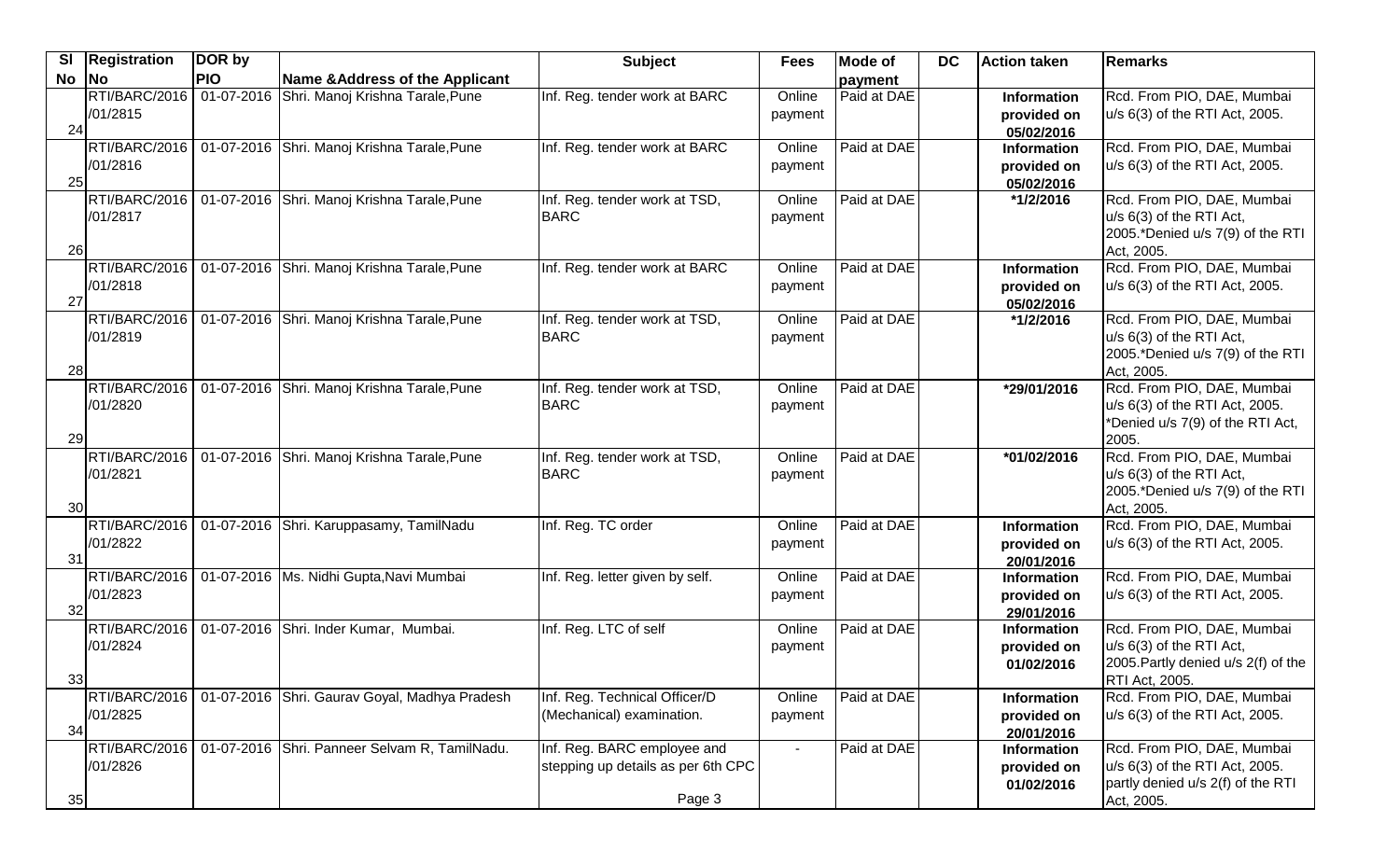| <b>SI</b>             | <b>Registration</b>           | DOR by     |                                                      | <b>Subject</b>                                                                          | <b>Fees</b>       | Mode of          | <b>DC</b> | <b>Action taken</b>                             | Remarks                                                                                                                       |
|-----------------------|-------------------------------|------------|------------------------------------------------------|-----------------------------------------------------------------------------------------|-------------------|------------------|-----------|-------------------------------------------------|-------------------------------------------------------------------------------------------------------------------------------|
| No                    | <b>No</b>                     | <b>PIO</b> | Name & Address of the Applicant                      |                                                                                         |                   | payment          |           |                                                 |                                                                                                                               |
| 36                    | RTI/BARC/2016<br>/01/2827     |            | 01-11-2016 Shri Vijay M. Bhansali, Maharashtra       | info. Reg. Tender                                                                       | Online<br>payment | Paid at DAE      |           | Information<br>provided on<br>29/01/2016        | Rcd. From PIO, DAE, Mumbai<br>u/s 6(3) of the RTI Act, 2005.                                                                  |
| 37                    | RTI/BARC/2016<br>/01/2828     |            | 01-11-2016 Mrs. Christina D' Mello, Navi Mumbai      | info. Reg. OT<br>claims/allowances/transfer/deputat<br>ion w.r.t drivers                | 10                | $\overline{IPO}$ |           | Information<br>provided on<br>02/02/2016        | Partly denied u/s 2(f) of the RTI<br>Act, 2005.                                                                               |
| 38                    | RTI/BARC/2016<br>/01/2829     |            | 01-11-2016 Shri. Puneet Kulkarni, TamilNadu          | Inf. Reg. transfer policies<br>applicable for Scientific Officer in<br>DAE units        | Online<br>payment | Paid at DAE      |           | Information<br>provided<br>on09/02/2016         | Rcd. From PIO, DAE, Mumbai<br>u/s 6(3) of the RTI Act, 2005.                                                                  |
| 39                    | RTI/BARC/2016<br>/01/2830     |            | 01-11-2016 Shri. Ishwar Ambadas Chahande,<br>Nagpur. | Marks obtained by self in written<br>examination and interview for the<br>post of HWA/A | 10                | <b>IPO</b>       |           | <b>Information</b><br>provided on<br>25/01/2016 | Partly dnied u/s 2(f) of the RTI<br>Act, 2005.                                                                                |
| 40                    | RTI/BARC/2016<br>/01/2831     |            | 01-11-2016 Shri. Vinod Kumar, Jaipur                 | Inf. Reg. Nurse/A exam                                                                  | 10                | <b>IPO</b>       |           | <b>Information</b><br>provided on<br>11/02/2016 |                                                                                                                               |
| $\mathbf{4}^{\prime}$ | RTI/BARC/2016<br>/01/2832     |            | 01-11-2016 Dr. Ravindra Kumar, Rajasthan             | Inf. Reg. BARC ex-employee                                                              | 10                | <b>IPO</b>       |           | <b>Information</b><br>provided on<br>11/02/2016 |                                                                                                                               |
|                       | RTI/BARC/2016<br>42 / 01/2833 |            | 13/01/2016 Shri. Devendra Dubey, Gwalior             | Details of Industries conducting<br>radiography test                                    | 40                | $\overline{1}$   |           | **12/02/2016                                    | **Trfd. To PIO, AERB, Mumbai<br>u/s 6(3) of the RTI Act, 2005.                                                                |
| 43                    | RTI/BARC/2016<br>/01/2834     |            | 14/01/2016 Shri. Sanjiban De, Mumbai                 | Inf.reg. APAR of self                                                                   | 10                | Cash             |           | <b>Information</b><br>provided on<br>01/02/2016 |                                                                                                                               |
|                       | RTI/BARC/2016<br>44 / 01/2835 |            | 14/01/2016 Shri. Sanjiban De, Mumbai                 | Inf. Reg. BARC employees                                                                | 10                | Cash             |           | *29/01/2016                                     | *Denied u/s 7(9) of the RTI Act,<br><b>2005.</b>                                                                              |
| 45                    | RTI/BARC/2016<br>/01/2836     |            | 14/01/2016 Shri. Ranjit Sen, Mumbai                  | Inf. Reg. sanctioned posts in<br><b>Desalination Division, BARC</b>                     | 10                | Cash             |           | <b>Information</b><br>provided on<br>21/01/2016 |                                                                                                                               |
| 46                    | RTI/BARC/2016<br>/01/2837     |            | 18/01/2016 Shri Prayag, Gujarat                      | info. Reg. direct appointment to the<br>grade of SO/D, TO/D & MO/D                      | Online<br>payment | Paid at DAE      |           | <b>Information</b><br>provided on<br>15/02/2016 | Rcd. From PIO, DAE, Mumbai<br>u/s 6(3) of the RTI Act,<br>2005. Partly denied $u/s$ 8(1)(j) &<br>$2(f)$ of the RTI Act, 2005. |
| 47                    | RTI/BARC/2016<br>/01/2838     | 18/01/2016 | Shri Harish Nagar, Madhya Pradesh                    | info. Reg. staff nurse qualification<br>& increments granted                            | Online<br>payment | Paid at DAE      |           | Information<br>provided on<br>15/02/2016        | Rcd. From PIO, DAE, Mumbai<br>u/s 6(3) of the RTI Act, 2005.                                                                  |
| 48                    | RTI/BARC/2016<br>/01/2839     |            | 18/01/2016 Shri Bosu Babu, Telangana.                | info. Reg. total companies &<br>research labs under our Dept.                           | Online<br>payment | Paid at DAE      |           | Information<br>provided on<br>27/01/2016        | Rcd. From PIO, DAE, Mumbai<br>u/s 6(3) of the RTI Act, 2005.                                                                  |
| 49                    | RTI/BARC/2016<br>/01/2840     |            | 18/01/2016   Ms. Roshni, New Delhi.                  | info. Reg. nuclear programme<br>implementation                                          | Online<br>payment | Paid at DAE      |           | Information<br>provided on<br>22/01/2016        | Rcd. From PIO, DAE, Mumbai<br>u/s 6(3) of the RTI Act, 2005.                                                                  |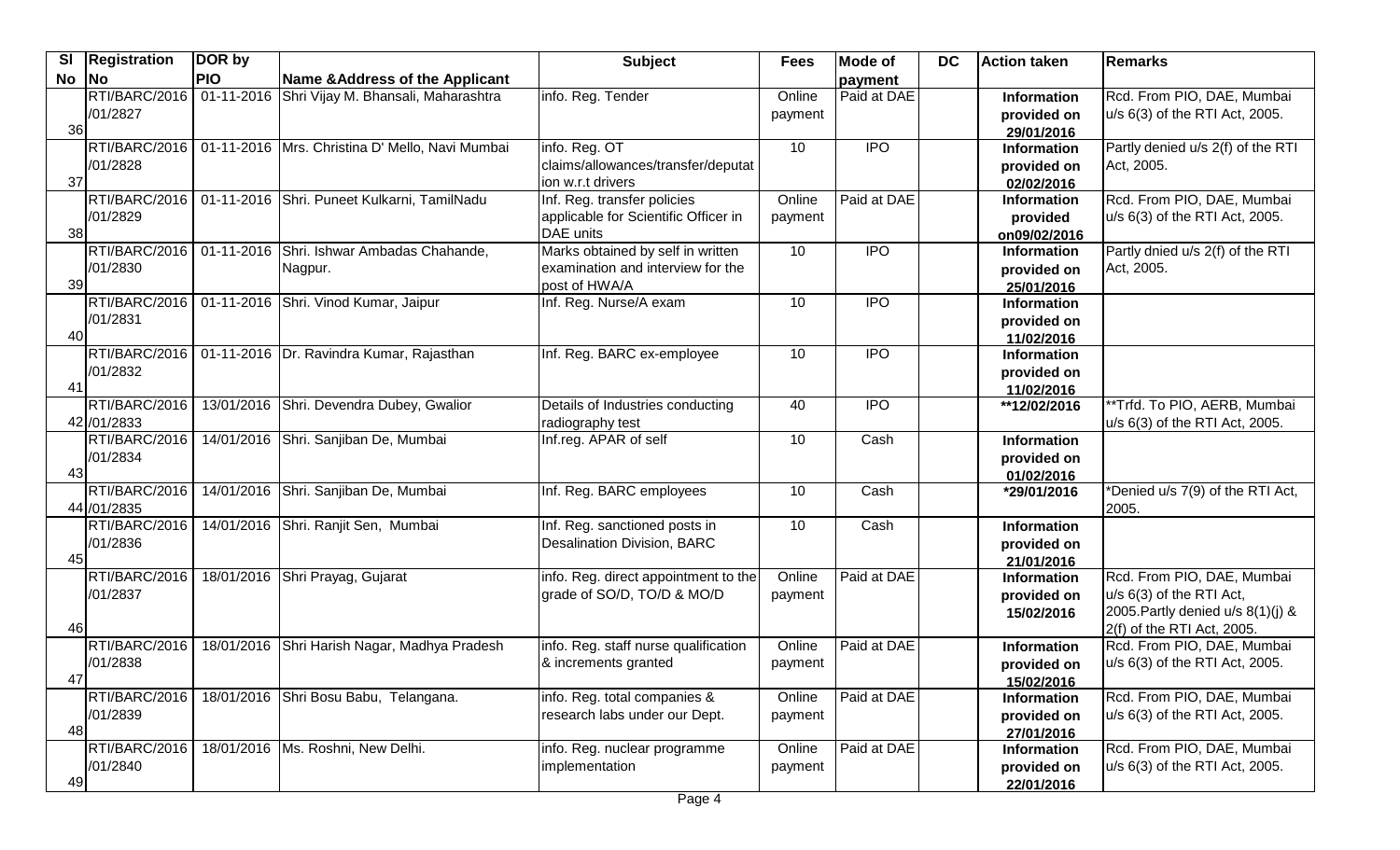| $\overline{\mathbf{S}}$ | Registration                 | DOR by     |                                                         | <b>Subject</b>                                                                                 | <b>Fees</b>       | <b>Mode of</b>   | <b>DC</b> | <b>Action taken</b>                             | <b>Remarks</b>                                                                                                     |
|-------------------------|------------------------------|------------|---------------------------------------------------------|------------------------------------------------------------------------------------------------|-------------------|------------------|-----------|-------------------------------------------------|--------------------------------------------------------------------------------------------------------------------|
| <b>No</b>               | $\overline{\phantom{a}}$ No  | <b>PIO</b> | Name & Address of the Applicant                         |                                                                                                |                   | payment          |           |                                                 |                                                                                                                    |
| 50                      | RTI/BARC/2016<br>/01/2841    |            | 20/01/2016 Shri. P. M. Hulvale, Mumbai.                 | Inf. Reg. BARC employee                                                                        | 10                | $\overline{IPO}$ |           | Information<br>provided on<br>15/02/2016        | Partly denied $u/s$ 8(1)(j) of the<br><b>RTI Act, 2005.</b>                                                        |
| 51                      | RTI/BARC/2016<br>/01/2842    |            | 23/01/2016 Shri Ehtesham Qutubuddin Siddiqui,<br>Mumbai | copy of books, Diary & calendar<br>of 2016 and other publications<br>published by HBNI         | <b>BPL</b>        |                  |           | **27/01/2015                                    | **Trfd to PIO, HBNI u/s 6(3) of<br>the RTI Act, 2005.                                                              |
|                         | RTI/BARC/2016<br>52 /01/2843 |            | 25/01/2016 Shri Shyamendra Prakash, Rajasthan           | copy of minutes of TC meeting                                                                  | $\overline{10}$   | <b>IPO</b>       |           | *15/02/2016                                     | *Denied u/s 8(1)(a) of the RTI<br>Act, 2005.                                                                       |
|                         | RTI/BARC/2016<br>53 /01/2844 |            | 25/01/2016 Shri B.V. Sreekanth, Telangana               | previous question papers of<br>OCES/DGFS (electronics) exam                                    | 10                | <b>IPO</b>       |           | *15/02/2016                                     | *Denied u/s 8(1)(d) of the RTI<br>Act, 2005.                                                                       |
| 54                      | RTI/BARC/2016<br>/01/2845    |            | 27/01/2016 Shri. Pravin Bokadia, Mumbai                 | Inf. Reg.government tender                                                                     | 10                | $\overline{IPO}$ |           | Information<br>provided on<br>12/02/2016        |                                                                                                                    |
| 55                      | RTI/BARC/2016<br>/01/2846    |            | 27/01/2016 Shri. Roop Singh, Rajasthan                  | Inf. Reg. Assistant Accountant<br>panel                                                        | 10                | $\overline{1}$   |           | Information<br>provided on<br>15/02/2016        | *Trfd to PIO, Tarapur & PIO &<br>US (Cadre) u/s 6(3) of the RTI<br>Act, 2005.                                      |
| 56                      | RTI/BARC/2016<br>/01/2847    |            | 27/01/2016 Shri. S. H. Gawade, Mumbai                   | Inf. Reg. CPF to GPF of self                                                                   | 10                | Cash             |           | <b>Information</b><br>provided on<br>18/02/2016 |                                                                                                                    |
| 57                      | RTI/BARC/2016<br>/01/2848    |            | 27/01/2016 Shri. V. N. Nandgaonkar, Mumbai              | Inf. Reg. CPF to GPF of self                                                                   | 10                | Cash             |           | Information<br>provided on<br>18/02/2016        |                                                                                                                    |
| 58                      | RTI/BARC/2016<br>/01/2849    |            | 27/01/2016 Shri. A. S. More, Mumbai.                    | Inf. Reg. CPF to GPF of self                                                                   | 10                | Cash             |           | Information<br>provided on<br>18/02/2016        |                                                                                                                    |
| 59                      | RTI/BARC/2016<br>/01/2850    |            | 27/01/2016 Smt. Nidhi Gupta, Navi Mumbai                | Details of personal file of self                                                               | Online<br>payment | Paid at DAE      |           | **29/01/2016                                    | Rcd. From PIO, DAE, Mumbai<br>u/s 6(3) of the RTI Act, 2005.**<br>Trfd to PIO, Visakhapatnam on<br>29/01/2016      |
| 60                      | RTI/BARC/2016<br>/01/2851    |            | 27/01/2016 Smt. Nidhi Gupta, Navi Mumbai                | certified copies of all leave records                                                          | Online<br>payment | Paid at DAE      | 6         | Information<br>provided on<br>24/02/2016        | Rcd. From PIO, DAE, Mumbai<br>u/s 6(3) of the RTI Act, 2005.                                                       |
| 61                      | RTI/BARC/2016<br>/01/2852    |            | 27/01/2016 Smt. Nidhi Gupta, Navi Mumbai                | info. Reg. powers & duties of<br>technical/administrative staff &<br>decision making procedure | Online<br>payment | Paid at DAE      |           | <b>Information</b><br>provided on<br>25/02/2016 | Rcd. From PIO, DAE, Mumbai<br>u/s 6(3) of the RTI Act, 2005.                                                       |
| 62                      | RTI/BARC/2016<br>/01/2853    |            | 27/01/2016 Smt. Nidhi Gupta, Navi Mumbai                | info. Reg. experimental setup of<br><b>BARC</b> divisions                                      | Online<br>payment | Paid at DAE      |           | Information<br>provided on<br>23/02/2016        | Rcd. From PIO, DAE, Mumbai<br>u/s 6(3) of the RTI Act, 2005.<br>Partly denied u/s 8(1)(a) of the<br>RTI Act, 2005. |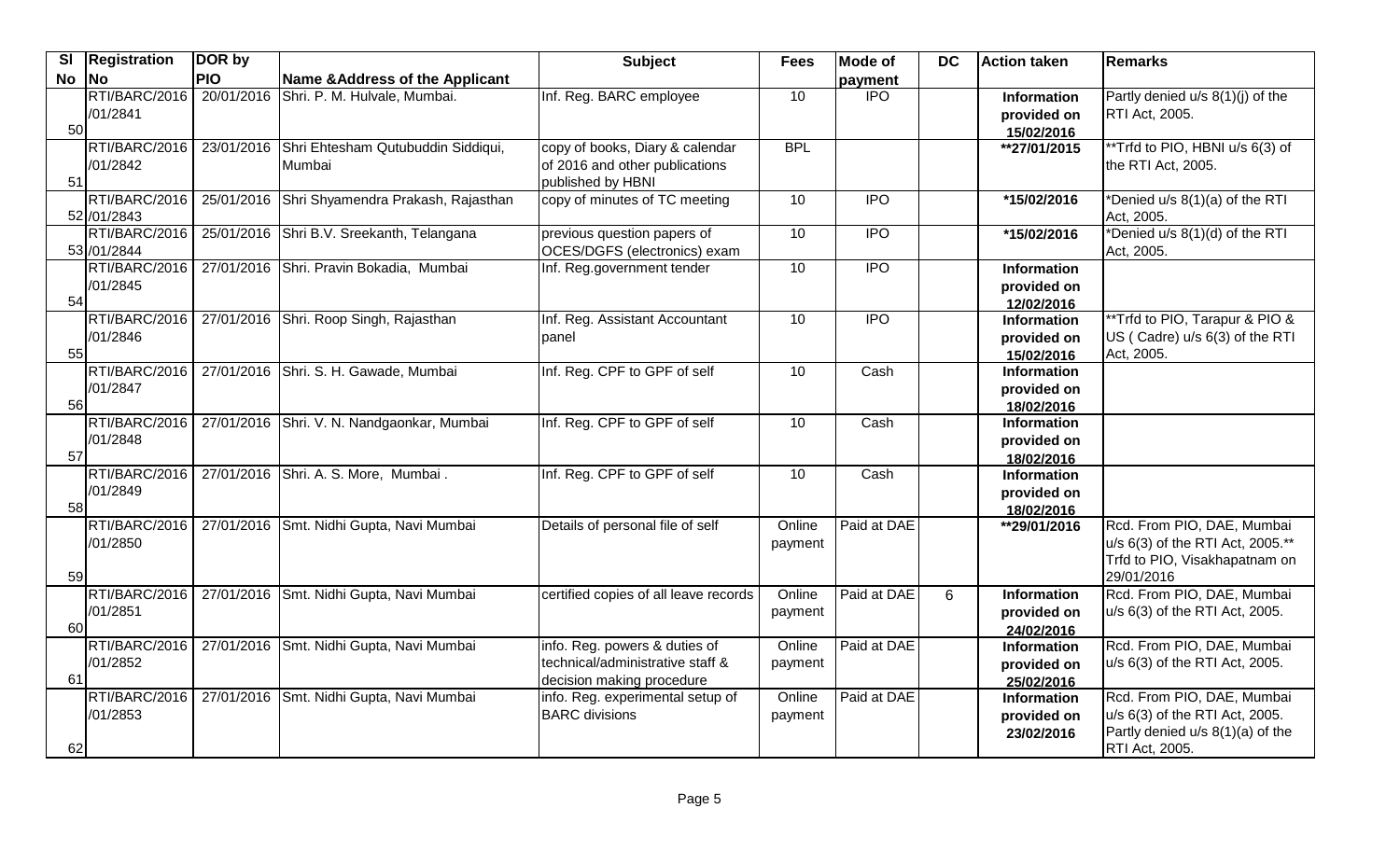| <b>SI</b> | Registration  | DOR by     |                                              | <b>Subject</b>                        | <b>Fees</b> | Mode of      | <b>DC</b> | <b>Action taken</b>       | <b>Remarks</b>                      |
|-----------|---------------|------------|----------------------------------------------|---------------------------------------|-------------|--------------|-----------|---------------------------|-------------------------------------|
| No        | <b>No</b>     | <b>PIO</b> | <b>Name &amp; Address of the Applicant</b>   |                                       |             | payment      |           |                           |                                     |
|           | RTI/BARC/2016 | 27/01/2016 | Smt. Nidhi Gupta, Navi Mumbai                | info. Reg. self                       | Online      | Paid at DAE  |           | Information               | Rcd. From PIO, DAE, Mumbai          |
|           | /01/2854      |            |                                              |                                       | payment     |              |           | provided on               | u/s 6(3) of the RTI Act, 2005.      |
|           |               |            |                                              |                                       |             |              |           | 25/02/2016                | Partly denied u/s 2(f) of the RTI   |
| 63        |               |            |                                              |                                       |             |              |           |                           | Act, 2005.                          |
|           | RTI/BARC/2016 |            | 27/01/2016 Smt. Nidhi Gupta, Navi Mumbai     | Copy of APAR self                     | Online      | Paid at DAE  |           | Information               | Rcd. From PIO, DAE, Mumbai          |
|           | /01/2855      |            |                                              |                                       | payment     |              |           | provided on               | u/s 6(3) of the RTI Act, 2005.      |
| 64        | RTI/BARC/2016 | 27/01/2016 |                                              | info. Reg. BARC exam age limit        | Online      | Paid at DAE  |           | 11/02/2016                | Rcd. From PIO, DAE, Mumbai          |
|           | /01/2856      |            | Shri Vikas Kumar Agrawal, Chattisgarh        |                                       | payment     |              |           | *08/02/2016               | u/s 6(3) of the RTI Act, 2005.      |
|           |               |            |                                              |                                       |             |              |           |                           | *Denied u/s 2(f) of the RTI Act,    |
| 65        |               |            |                                              |                                       |             |              |           |                           | 2005.                               |
|           | RTI/BARC/2016 |            | 27/01/2016   Ms. Hima Bindu, Andhra Pradesh  | copy of previous year OCES            | Online      | Paid at DAE  |           | *08/02/2016               | Rcd. From PIO, DAE, Mumbai          |
|           | /01/2857      |            |                                              | question papers (electrical)          | payment     |              |           |                           | u/s 6(3) of the RTI Act, 2005.      |
|           |               |            |                                              |                                       |             |              |           |                           | *Denied u/s 8(1)(d) of the RTI      |
| 66        |               |            |                                              |                                       |             |              |           |                           | Act, 2005.                          |
|           | RTI/BARC/2016 | 27/01/2016 | Shri Vijay Zade, Maharashtra                 | copy of APAR of self                  | Online      | Paid at DAE  |           | Information               | Rcd. From PIO, DAE, Mumbai          |
|           | /01/2858      |            |                                              |                                       | payment     |              |           | provided on               | u/s 6(3) of the RTI Act, 2005.      |
| 67        |               |            |                                              |                                       |             |              |           | 17/02/2016                |                                     |
|           | RTI/BARC/2016 | 27/01/2016 | Shri Ganesh, Tamil Nadu                      | info. Reg. stipendiary trainee exam   | Online      | Paid at DAE  |           | Information               | Rcd. From PIO, DAE, Mumbai          |
|           | /01/2859      |            |                                              |                                       | payment     |              |           | provided on               | u/s 6(3) of the RTI Act, 2005.      |
| 68        |               |            |                                              |                                       |             |              |           | 24/02/2016                |                                     |
|           | RTI/BARC/2016 |            | 27/01/2016 Shri Surender Goril, Maharashtra  | info. Reg. promotion & recruitment    | Online      | Paid at DAE  |           | Information               | Rcd. From PIO, DAE, Mumbai          |
|           | /01/2860      |            |                                              | policy of stipendiary trainee CAT-I   | payment     |              |           | provided on               | u/s 6(3) of the RTI Act, 2005.      |
| 69        | RTI/BARC/2016 | 27/01/2016 | Shri Anandan, Tamil Nadu                     | info. Reg. DQE                        | Online      | Paid at DAE  |           | 24/02/2016<br>*23/02/2016 | Rcd. From PIO, DAE, Mumbai          |
|           | /01/2861      |            |                                              |                                       | payment     |              |           |                           | u/s 6(3) of the RTI Act, 2005.      |
|           |               |            |                                              |                                       |             |              |           |                           | *Denied u/s 8(1)(j) of the Rti Act, |
| 70        |               |            |                                              |                                       |             |              |           |                           | 2005.                               |
|           | RTI/BARC/2016 |            | 27/01/2016 Shri Mihir H Parekh, Mumbai       | info. Reg. BARC OCES 2016             | Online      | Paid at DAE  |           | *24/02/2016               | Rcd. From PIO, DAE, Mumbai          |
|           | /01/2862      |            |                                              | Iadvertisement                        | payment     |              |           |                           | u/s 6(3) of the RTI Act,            |
|           |               |            |                                              |                                       |             |              |           |                           | 2005.*Denied u/s 2(f) of the RTI    |
| 71        |               |            |                                              |                                       |             |              |           |                           | Act, 2005.                          |
|           | RTI/BARC/2016 | 27/01/2016 | Shri Bosu Babu, Andhra Pradesh               | info. Reg. total companies &          | Online      | Paid at DAE  |           | <b>Information</b>        | Rcd. From PIO, DAE, Mumbai          |
|           | /01/2863      |            |                                              | research labs under our Dept.         | payment     |              |           | provided on               | u/s 6(3) of the RTI Act, 2005.      |
| 72        | RTI/BARC/2016 | 27/01/2016 |                                              | details of medical facilities availed |             | Paid at      |           | 16/02/2016                | Recd. From PIO, NPCIL, Mumbai       |
|           | /01/2864      |            | Shri Avinash Mahadeo Deshpande,<br>Rajasthan | by family member                      |             | <b>NPCIL</b> |           | *25/02/2016               | u/s 6(3) of the RTI Act,            |
|           |               |            |                                              |                                       |             |              |           |                           | 2005.*Denied u/s 8(1)(e) of         |
| 73        |               |            |                                              |                                       |             |              |           |                           | theRTI Act, 2005                    |
|           | RTI/BARC/2016 | 28/01/2016 | Shri Sanjay Pomu Jadhav, Mumbai              | papers related to information at      | 10          | cash         |           | <b>Information</b>        |                                     |
|           | /01/2865      |            |                                              | death time                            |             |              |           | provided on               |                                     |
| 74        |               |            |                                              | Page 6                                |             |              |           | 26/02/2016                |                                     |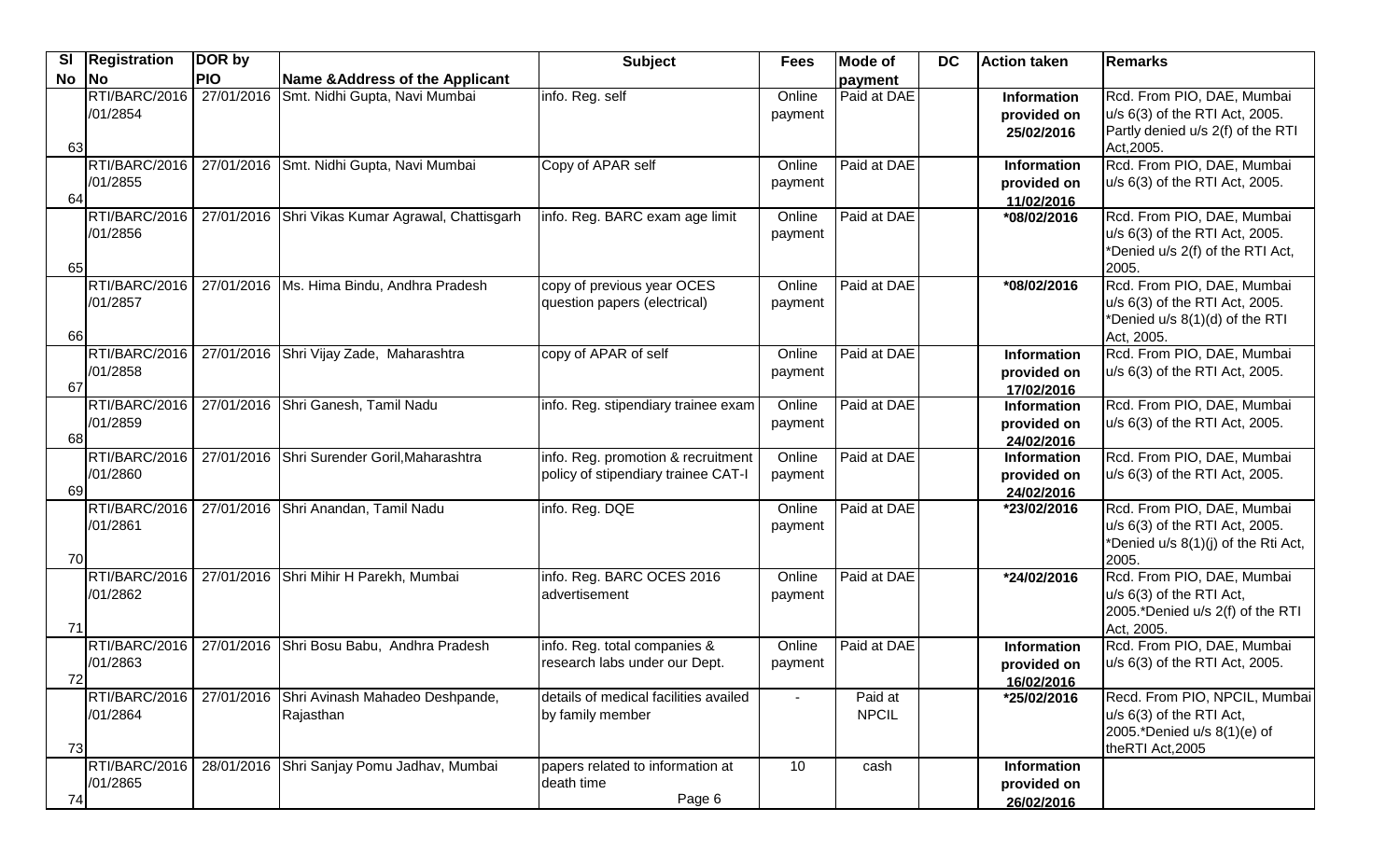| $\overline{\mathbf{S}}$ | Registration  | DOR by     |                                                    | <b>Subject</b>                     | <b>Fees</b> | <b>Mode of</b> | <b>DC</b>       | <b>Action taken</b>              | Remarks                                           |
|-------------------------|---------------|------------|----------------------------------------------------|------------------------------------|-------------|----------------|-----------------|----------------------------------|---------------------------------------------------|
| No No                   |               | <b>PIO</b> | <b>Name &amp; Address of the Applicant</b>         |                                    |             | payment        |                 |                                  |                                                   |
|                         | RTI/BARC/2016 | 29/01/2016 | Shri Ganesh Babu S., Anupuram                      | info. Reg. damage rate/market      | Online      | Paid at DAE    |                 | Information                      | Rcd. From PIO, DAE, Mumbai                        |
|                         | /01/2866      |            |                                                    | accommodation for employees of     | payment     |                |                 | provided on                      | u/s 6(3) of the RTI Act, 2005.                    |
|                         |               |            |                                                    | DAE                                |             |                |                 | 26/02/2016                       | Trfd. To PIO, constituent Units on                |
| 75                      |               |            |                                                    |                                    |             |                |                 |                                  | 11/02/2016                                        |
|                         | RTI/BARC/2016 |            | 02-01-2016 Shri Arvind kumar, Delhi                | info. Reg. TSO 2015 exam           | 10          | <b>IPO</b>     |                 | <b>Information</b>               |                                                   |
| 76                      | /02/2867      |            |                                                    |                                    |             |                |                 | provided on                      |                                                   |
|                         | RTI/BARC/2016 |            | 02-02-2016 Shri Anit Kumar Saxena, Mumbai          | certified copy of APAR of self     | 10          | Cash           |                 | 24/02/2016<br><b>Information</b> |                                                   |
|                         | /02/2868      |            |                                                    |                                    |             |                |                 | provided on                      |                                                   |
| 77                      |               |            |                                                    |                                    |             |                |                 | 16/02/2016                       |                                                   |
|                         | RTI/BARC/2016 |            | 02-02-2016 Dr. A.P Mishra, Mumbai                  | Inf. Reg. self                     | 10          | Cash           |                 | Information                      | partly denied u/s 8(1)(j) of the                  |
|                         | /02/2869      |            |                                                    |                                    |             |                |                 | provided on 03-01 RTI Act, 2005. |                                                   |
| 78                      |               |            |                                                    |                                    |             |                |                 | 2016                             |                                                   |
|                         | RTI/BARC/2016 |            | 02-02-2016 Shri Onkar Prasad, Uttar Pradesh        | info. Reg. different               | Online      | Paid at DAE    |                 | <b>Information</b>               | Rcd. From PIO, DAE, Mumbai                        |
|                         | /02/2870      |            |                                                    | offices/ministries of central      | payment     |                |                 | provided on                      | u/s 6(3) of the RTI Act, 2005.                    |
| 79                      |               |            |                                                    | government                         |             |                |                 | 26/02/2016                       |                                                   |
|                         | RTI/BARC/2016 |            | 02-02-2016 Shri Arul Christopher, Tamil Nadu       | info. Reg. administrative staff of | Online      | Paid at DAE    |                 | Information                      | Rcd. From PIO, DAE, Mumbai                        |
|                         | /02/2871      |            |                                                    | DAE                                | payment     |                |                 | provided on                      | u/s 6(3) of the RTI Act, 2005                     |
| 80                      |               |            |                                                    |                                    |             |                |                 | 26/02/2016                       | pertaining to point no. 3& 4                      |
|                         | RTI/BARC/2016 |            | 02-03-2016 Shri R.R. Gaikwad, Mumbai.              | info. Reg. switch over from CPF to | 10          | Cash           |                 | <b>Information</b>               |                                                   |
|                         | /02/2872      |            |                                                    | <b>GPF</b>                         |             |                |                 | provided on                      |                                                   |
| 81                      |               |            |                                                    |                                    |             |                |                 | 24/02/2016                       |                                                   |
|                         | RTI/BARC/2016 |            | 02-05-2016 Smt. Sushma Gupta, Indore               | info. Reg. compassionate           | $\sim$      | Paid at DAE    | $\overline{22}$ | Information                      | Rcd. From PIO, DAE, Mumbai                        |
|                         | /02/2873      |            |                                                    | appointment                        |             |                |                 |                                  | provided on 03-04-u/s 6(3) of the RTI Act, 2005.  |
| 82                      |               |            |                                                    |                                    |             |                |                 | 2016                             | Partly denied u/s 8(1)(j) of the RTI<br>Act, 2005 |
|                         | RTI/BARC/2016 |            | 02-05-2016   Ms. Vuppalapati Madhavi Latha, Andhra | previous question papers with      | Online      | Paid at DAE    |                 | Information                      | Rcd. From PIO, DAE, Mumbai                        |
|                         | /02/2874      |            | Pradesh.                                           | answer key of UDC examination      | payment     |                |                 | provided on                      | u/s 6(3) of the RTI Act, 2005.                    |
|                         |               |            |                                                    | condcuted between 1995 to 2005.    |             |                |                 | 26/02/2016                       |                                                   |
| 83                      |               |            |                                                    |                                    |             |                |                 |                                  |                                                   |
|                         | RTI/BARC/2016 |            | 02-03-2016 Shri. Dipankar Sadhu, Palghar           | Info. Reg. flat allotment at BARC  | Online      | Paid at DAE    |                 | <b>Information</b>               | Rcd. From PIO, DAE, Mumbai                        |
|                         | /02/2875      |            |                                                    | Colony, Tarapur                    | payment     |                |                 | provided on                      | u/s 6(3) of the RTI Act, 2005.                    |
| 84                      |               |            |                                                    |                                    |             |                |                 | 16/02/2016                       |                                                   |
|                         | RTI/BARC/2016 |            | 02-03-2016 Shri Vijay Zade, Maharashtra            | xerox copies of APAR of self &     | Online      | Paid at DAE    |                 | Information                      | Rcd. From PIO, DAE, Mumbai                        |
|                         | /02/2876      |            |                                                    | promotion norms                    | payment     |                |                 | provided on                      | u/s 6(3) of the RTI Act, 2005.                    |
| 85                      |               |            |                                                    |                                    |             |                |                 | 26/02/2016                       |                                                   |
|                         | RTI/BARC/2016 | 02-03-2016 | Shri Kotike Chaitanya Bhargav,                     | info. Reg. OCES&DGFS-2015          | Online      | Paid at DAE    |                 | Information                      | Rcd. From PIO, DAE, Mumbai                        |
|                         | /02/2877      |            | Telangana.                                         | exam                               | payment     |                |                 | provided on                      | u/s 6(3) of the RTI Act, 2005.                    |
| 86                      |               |            |                                                    |                                    |             |                |                 | 26/02/2016                       |                                                   |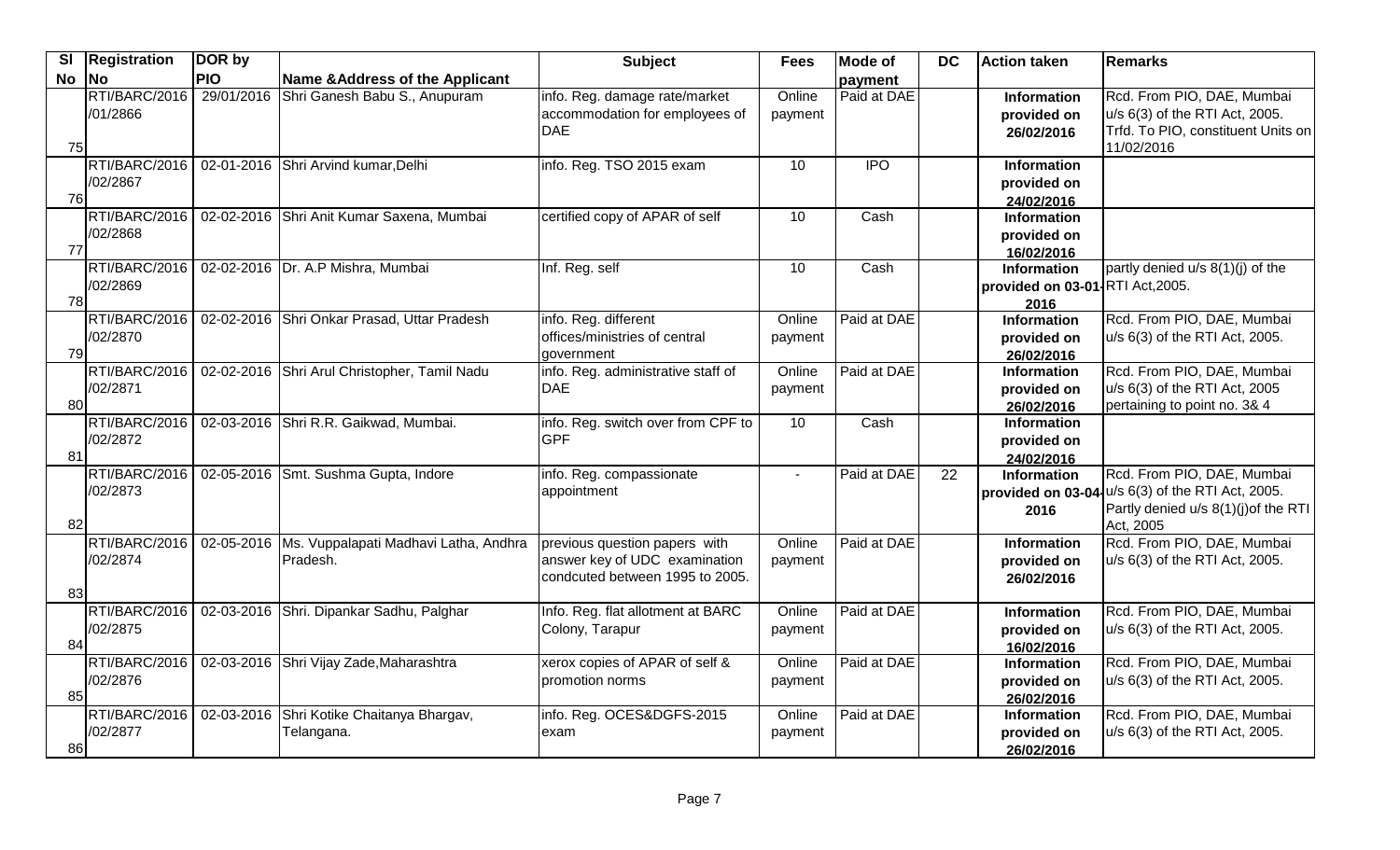| <b>No</b><br><b>No</b><br><b>PIO</b><br>Name & Address of the Applicant<br>payment<br>RTI/BARC/2016<br>02-03-2016<br>Dr A Sankaranarayanan, Maharashtra<br>Break up details of candidates<br>Online<br>Paid at DAE<br>*17/02/2016<br>Rcd. From PIO, DAE, Mumbai<br>/02/2878<br>passed or fail status in Training<br>u/s 6(3) of the RTI Act,<br>payment<br>School<br>2005.*Denied u/s 2(f) of the RTI<br>87<br>Act, 2005.<br>Rcd. From PIO, DAE, Mumbai<br>RTI/BARC/2016<br>02-03-2016 Shri Ankit Patel, Delhi.<br>Paid at DAE<br>info. Reg. duties of Scientific<br>Online<br>Information<br>/02/2879<br>u/s 6(3) of the RTI Act, 2005.<br>Officer<br>payment<br>provided on<br>88<br>26/02/2016<br>RTI/BARC/2016<br>Paid at DAE<br>Rcd. From PIO, DAE, Mumbai<br>02-04-2016 Smt. Chakka Hemalatha, Andhra<br>info. Reg. Ex-employee of BARC<br>Online<br>Information<br>/02/2880<br>Pradesh<br>u/s 6(3) of the RTI Act, 2005.<br>payment<br>provided on<br>Partly denied u/s 8(1)(j) of the<br>26/02/2016<br>89<br><b>RTI Act, 2005.</b><br>RTI/BARC/2016<br>02-04-2016   Dr. A.P Mishra, Mumbai<br>10<br>Cash<br>copies of letters/notes/emails<br><b>Information</b><br>/02/2881<br>communicated between various<br>provided on 03-03-<br>90<br>authorities of BARC<br>2016<br>RTI/BARC/2016<br>02-04-2016 Dr. A.P Mishra, Mumbai<br>10<br>Cash<br><b>Information</b><br>Info. Reg. self<br>/02/2882<br>provided on 03-03-<br>91<br>2016<br>RTI/BARC/2016<br>02-04-2016 Dr. A.P Mishra, Mumbai<br>10<br>*Denied u/s 7(9) of the RTI Act,<br>Info. Reg. Internet services used<br>Cash<br>*03/03/2016<br>92 / 02 / 2883<br>by BARC Officers<br>2005.<br>02-04-2016 Dr. A.P Mishra, Mumbai<br>*Denied u/s 8(1)(h) of the RTI<br>RTI/BARC/2016<br>10<br>$\overline{\text{Cash}}$<br>Info. Reg. self<br>*03/03/2016<br>93 / 02/2884<br>Act, 2005.<br>IPO<br>RTI/BARC/2016<br>02-05-2016 Shri Chandrashekhar Nathuji Parate,<br>10<br>Info. Reg. Work Assistant exam<br><b>Information</b><br>/02/2885<br>Maharashtra<br>result and interview status<br>provided on 03-03-<br>94<br>2016<br>RTI/BARC/2016<br>02-05-2016 Shri G.L. Huriwal, Navi Mumbai- 410 206 Copies of complaint letters<br>Paid at<br>Rcd. From PIO, DCSEM,<br>$*05/03/2016$<br>$\sim$<br><b>DCSEM</b><br>Mumbai u/s 6(3) of the RTI Act,<br>/02/2886<br>2005 pertaining to point no. 11<br>*Denied u/s 8(1)(j) of the RTI Act,<br>2005.<br>95<br>RTI/BARC/2016<br>02-08-2016 Shri Sanjiban De, Mumbai.<br>info. Reg. letter of Controller<br>10<br>Cash<br><b>Information</b><br>/02/2887<br>provided on 03-03-<br>96<br>2016<br>RTI/BARC/2016<br>02-08-2016 Shri A.N Thale, Mumbai.<br>certified copy of action taken report<br>10<br>Cash<br><b>Information</b><br>/02/2888<br>against applicant's representation<br>provided on 03-08-<br>97<br>2016<br>Paid at DAE<br>RTI/BARC/2016<br>02-08-2016 Shri Mayank Shekhar Dixit, Uttar<br>info. Reg. syllabus of OCES/DGFS<br>Online<br>Rcd. From PIO, DAE, Mumbai<br><b>Information</b><br>$u/s$ 6(3) of the RTI Act, 2005.<br>/02/2889<br>2016, cut off and previous year<br>Pradesh<br>provided on 03-07<br>payment<br>Partly denied u/s 8(1)(d) of the<br>question papers<br>2016 | <b>SI</b> | <b>Registration</b> | DOR by | <b>Subject</b> | <b>Fees</b> | <b>Mode of</b> | <b>DC</b> | Action taken | Remarks |
|-----------------------------------------------------------------------------------------------------------------------------------------------------------------------------------------------------------------------------------------------------------------------------------------------------------------------------------------------------------------------------------------------------------------------------------------------------------------------------------------------------------------------------------------------------------------------------------------------------------------------------------------------------------------------------------------------------------------------------------------------------------------------------------------------------------------------------------------------------------------------------------------------------------------------------------------------------------------------------------------------------------------------------------------------------------------------------------------------------------------------------------------------------------------------------------------------------------------------------------------------------------------------------------------------------------------------------------------------------------------------------------------------------------------------------------------------------------------------------------------------------------------------------------------------------------------------------------------------------------------------------------------------------------------------------------------------------------------------------------------------------------------------------------------------------------------------------------------------------------------------------------------------------------------------------------------------------------------------------------------------------------------------------------------------------------------------------------------------------------------------------------------------------------------------------------------------------------------------------------------------------------------------------------------------------------------------------------------------------------------------------------------------------------------------------------------------------------------------------------------------------------------------------------------------------------------------------------------------------------------------------------------------------------------------------------------------------------------------------------------------------------------------------------------------------------------------------------------------------------------------------------------------------------------------------------------------------------------------------------------------------------------------------------------------------------------------------------------------------------------------------------------------------------------------------------------------------------|-----------|---------------------|--------|----------------|-------------|----------------|-----------|--------------|---------|
|                                                                                                                                                                                                                                                                                                                                                                                                                                                                                                                                                                                                                                                                                                                                                                                                                                                                                                                                                                                                                                                                                                                                                                                                                                                                                                                                                                                                                                                                                                                                                                                                                                                                                                                                                                                                                                                                                                                                                                                                                                                                                                                                                                                                                                                                                                                                                                                                                                                                                                                                                                                                                                                                                                                                                                                                                                                                                                                                                                                                                                                                                                                                                                                                           |           |                     |        |                |             |                |           |              |         |
|                                                                                                                                                                                                                                                                                                                                                                                                                                                                                                                                                                                                                                                                                                                                                                                                                                                                                                                                                                                                                                                                                                                                                                                                                                                                                                                                                                                                                                                                                                                                                                                                                                                                                                                                                                                                                                                                                                                                                                                                                                                                                                                                                                                                                                                                                                                                                                                                                                                                                                                                                                                                                                                                                                                                                                                                                                                                                                                                                                                                                                                                                                                                                                                                           |           |                     |        |                |             |                |           |              |         |
|                                                                                                                                                                                                                                                                                                                                                                                                                                                                                                                                                                                                                                                                                                                                                                                                                                                                                                                                                                                                                                                                                                                                                                                                                                                                                                                                                                                                                                                                                                                                                                                                                                                                                                                                                                                                                                                                                                                                                                                                                                                                                                                                                                                                                                                                                                                                                                                                                                                                                                                                                                                                                                                                                                                                                                                                                                                                                                                                                                                                                                                                                                                                                                                                           |           |                     |        |                |             |                |           |              |         |
|                                                                                                                                                                                                                                                                                                                                                                                                                                                                                                                                                                                                                                                                                                                                                                                                                                                                                                                                                                                                                                                                                                                                                                                                                                                                                                                                                                                                                                                                                                                                                                                                                                                                                                                                                                                                                                                                                                                                                                                                                                                                                                                                                                                                                                                                                                                                                                                                                                                                                                                                                                                                                                                                                                                                                                                                                                                                                                                                                                                                                                                                                                                                                                                                           |           |                     |        |                |             |                |           |              |         |
|                                                                                                                                                                                                                                                                                                                                                                                                                                                                                                                                                                                                                                                                                                                                                                                                                                                                                                                                                                                                                                                                                                                                                                                                                                                                                                                                                                                                                                                                                                                                                                                                                                                                                                                                                                                                                                                                                                                                                                                                                                                                                                                                                                                                                                                                                                                                                                                                                                                                                                                                                                                                                                                                                                                                                                                                                                                                                                                                                                                                                                                                                                                                                                                                           |           |                     |        |                |             |                |           |              |         |
|                                                                                                                                                                                                                                                                                                                                                                                                                                                                                                                                                                                                                                                                                                                                                                                                                                                                                                                                                                                                                                                                                                                                                                                                                                                                                                                                                                                                                                                                                                                                                                                                                                                                                                                                                                                                                                                                                                                                                                                                                                                                                                                                                                                                                                                                                                                                                                                                                                                                                                                                                                                                                                                                                                                                                                                                                                                                                                                                                                                                                                                                                                                                                                                                           |           |                     |        |                |             |                |           |              |         |
|                                                                                                                                                                                                                                                                                                                                                                                                                                                                                                                                                                                                                                                                                                                                                                                                                                                                                                                                                                                                                                                                                                                                                                                                                                                                                                                                                                                                                                                                                                                                                                                                                                                                                                                                                                                                                                                                                                                                                                                                                                                                                                                                                                                                                                                                                                                                                                                                                                                                                                                                                                                                                                                                                                                                                                                                                                                                                                                                                                                                                                                                                                                                                                                                           |           |                     |        |                |             |                |           |              |         |
|                                                                                                                                                                                                                                                                                                                                                                                                                                                                                                                                                                                                                                                                                                                                                                                                                                                                                                                                                                                                                                                                                                                                                                                                                                                                                                                                                                                                                                                                                                                                                                                                                                                                                                                                                                                                                                                                                                                                                                                                                                                                                                                                                                                                                                                                                                                                                                                                                                                                                                                                                                                                                                                                                                                                                                                                                                                                                                                                                                                                                                                                                                                                                                                                           |           |                     |        |                |             |                |           |              |         |
|                                                                                                                                                                                                                                                                                                                                                                                                                                                                                                                                                                                                                                                                                                                                                                                                                                                                                                                                                                                                                                                                                                                                                                                                                                                                                                                                                                                                                                                                                                                                                                                                                                                                                                                                                                                                                                                                                                                                                                                                                                                                                                                                                                                                                                                                                                                                                                                                                                                                                                                                                                                                                                                                                                                                                                                                                                                                                                                                                                                                                                                                                                                                                                                                           |           |                     |        |                |             |                |           |              |         |
|                                                                                                                                                                                                                                                                                                                                                                                                                                                                                                                                                                                                                                                                                                                                                                                                                                                                                                                                                                                                                                                                                                                                                                                                                                                                                                                                                                                                                                                                                                                                                                                                                                                                                                                                                                                                                                                                                                                                                                                                                                                                                                                                                                                                                                                                                                                                                                                                                                                                                                                                                                                                                                                                                                                                                                                                                                                                                                                                                                                                                                                                                                                                                                                                           |           |                     |        |                |             |                |           |              |         |
|                                                                                                                                                                                                                                                                                                                                                                                                                                                                                                                                                                                                                                                                                                                                                                                                                                                                                                                                                                                                                                                                                                                                                                                                                                                                                                                                                                                                                                                                                                                                                                                                                                                                                                                                                                                                                                                                                                                                                                                                                                                                                                                                                                                                                                                                                                                                                                                                                                                                                                                                                                                                                                                                                                                                                                                                                                                                                                                                                                                                                                                                                                                                                                                                           |           |                     |        |                |             |                |           |              |         |
|                                                                                                                                                                                                                                                                                                                                                                                                                                                                                                                                                                                                                                                                                                                                                                                                                                                                                                                                                                                                                                                                                                                                                                                                                                                                                                                                                                                                                                                                                                                                                                                                                                                                                                                                                                                                                                                                                                                                                                                                                                                                                                                                                                                                                                                                                                                                                                                                                                                                                                                                                                                                                                                                                                                                                                                                                                                                                                                                                                                                                                                                                                                                                                                                           |           |                     |        |                |             |                |           |              |         |
|                                                                                                                                                                                                                                                                                                                                                                                                                                                                                                                                                                                                                                                                                                                                                                                                                                                                                                                                                                                                                                                                                                                                                                                                                                                                                                                                                                                                                                                                                                                                                                                                                                                                                                                                                                                                                                                                                                                                                                                                                                                                                                                                                                                                                                                                                                                                                                                                                                                                                                                                                                                                                                                                                                                                                                                                                                                                                                                                                                                                                                                                                                                                                                                                           |           |                     |        |                |             |                |           |              |         |
|                                                                                                                                                                                                                                                                                                                                                                                                                                                                                                                                                                                                                                                                                                                                                                                                                                                                                                                                                                                                                                                                                                                                                                                                                                                                                                                                                                                                                                                                                                                                                                                                                                                                                                                                                                                                                                                                                                                                                                                                                                                                                                                                                                                                                                                                                                                                                                                                                                                                                                                                                                                                                                                                                                                                                                                                                                                                                                                                                                                                                                                                                                                                                                                                           |           |                     |        |                |             |                |           |              |         |
|                                                                                                                                                                                                                                                                                                                                                                                                                                                                                                                                                                                                                                                                                                                                                                                                                                                                                                                                                                                                                                                                                                                                                                                                                                                                                                                                                                                                                                                                                                                                                                                                                                                                                                                                                                                                                                                                                                                                                                                                                                                                                                                                                                                                                                                                                                                                                                                                                                                                                                                                                                                                                                                                                                                                                                                                                                                                                                                                                                                                                                                                                                                                                                                                           |           |                     |        |                |             |                |           |              |         |
|                                                                                                                                                                                                                                                                                                                                                                                                                                                                                                                                                                                                                                                                                                                                                                                                                                                                                                                                                                                                                                                                                                                                                                                                                                                                                                                                                                                                                                                                                                                                                                                                                                                                                                                                                                                                                                                                                                                                                                                                                                                                                                                                                                                                                                                                                                                                                                                                                                                                                                                                                                                                                                                                                                                                                                                                                                                                                                                                                                                                                                                                                                                                                                                                           |           |                     |        |                |             |                |           |              |         |
|                                                                                                                                                                                                                                                                                                                                                                                                                                                                                                                                                                                                                                                                                                                                                                                                                                                                                                                                                                                                                                                                                                                                                                                                                                                                                                                                                                                                                                                                                                                                                                                                                                                                                                                                                                                                                                                                                                                                                                                                                                                                                                                                                                                                                                                                                                                                                                                                                                                                                                                                                                                                                                                                                                                                                                                                                                                                                                                                                                                                                                                                                                                                                                                                           |           |                     |        |                |             |                |           |              |         |
|                                                                                                                                                                                                                                                                                                                                                                                                                                                                                                                                                                                                                                                                                                                                                                                                                                                                                                                                                                                                                                                                                                                                                                                                                                                                                                                                                                                                                                                                                                                                                                                                                                                                                                                                                                                                                                                                                                                                                                                                                                                                                                                                                                                                                                                                                                                                                                                                                                                                                                                                                                                                                                                                                                                                                                                                                                                                                                                                                                                                                                                                                                                                                                                                           |           |                     |        |                |             |                |           |              |         |
|                                                                                                                                                                                                                                                                                                                                                                                                                                                                                                                                                                                                                                                                                                                                                                                                                                                                                                                                                                                                                                                                                                                                                                                                                                                                                                                                                                                                                                                                                                                                                                                                                                                                                                                                                                                                                                                                                                                                                                                                                                                                                                                                                                                                                                                                                                                                                                                                                                                                                                                                                                                                                                                                                                                                                                                                                                                                                                                                                                                                                                                                                                                                                                                                           |           |                     |        |                |             |                |           |              |         |
|                                                                                                                                                                                                                                                                                                                                                                                                                                                                                                                                                                                                                                                                                                                                                                                                                                                                                                                                                                                                                                                                                                                                                                                                                                                                                                                                                                                                                                                                                                                                                                                                                                                                                                                                                                                                                                                                                                                                                                                                                                                                                                                                                                                                                                                                                                                                                                                                                                                                                                                                                                                                                                                                                                                                                                                                                                                                                                                                                                                                                                                                                                                                                                                                           |           |                     |        |                |             |                |           |              |         |
|                                                                                                                                                                                                                                                                                                                                                                                                                                                                                                                                                                                                                                                                                                                                                                                                                                                                                                                                                                                                                                                                                                                                                                                                                                                                                                                                                                                                                                                                                                                                                                                                                                                                                                                                                                                                                                                                                                                                                                                                                                                                                                                                                                                                                                                                                                                                                                                                                                                                                                                                                                                                                                                                                                                                                                                                                                                                                                                                                                                                                                                                                                                                                                                                           |           |                     |        |                |             |                |           |              |         |
|                                                                                                                                                                                                                                                                                                                                                                                                                                                                                                                                                                                                                                                                                                                                                                                                                                                                                                                                                                                                                                                                                                                                                                                                                                                                                                                                                                                                                                                                                                                                                                                                                                                                                                                                                                                                                                                                                                                                                                                                                                                                                                                                                                                                                                                                                                                                                                                                                                                                                                                                                                                                                                                                                                                                                                                                                                                                                                                                                                                                                                                                                                                                                                                                           |           |                     |        |                |             |                |           |              |         |
|                                                                                                                                                                                                                                                                                                                                                                                                                                                                                                                                                                                                                                                                                                                                                                                                                                                                                                                                                                                                                                                                                                                                                                                                                                                                                                                                                                                                                                                                                                                                                                                                                                                                                                                                                                                                                                                                                                                                                                                                                                                                                                                                                                                                                                                                                                                                                                                                                                                                                                                                                                                                                                                                                                                                                                                                                                                                                                                                                                                                                                                                                                                                                                                                           |           |                     |        |                |             |                |           |              |         |
|                                                                                                                                                                                                                                                                                                                                                                                                                                                                                                                                                                                                                                                                                                                                                                                                                                                                                                                                                                                                                                                                                                                                                                                                                                                                                                                                                                                                                                                                                                                                                                                                                                                                                                                                                                                                                                                                                                                                                                                                                                                                                                                                                                                                                                                                                                                                                                                                                                                                                                                                                                                                                                                                                                                                                                                                                                                                                                                                                                                                                                                                                                                                                                                                           |           |                     |        |                |             |                |           |              |         |
|                                                                                                                                                                                                                                                                                                                                                                                                                                                                                                                                                                                                                                                                                                                                                                                                                                                                                                                                                                                                                                                                                                                                                                                                                                                                                                                                                                                                                                                                                                                                                                                                                                                                                                                                                                                                                                                                                                                                                                                                                                                                                                                                                                                                                                                                                                                                                                                                                                                                                                                                                                                                                                                                                                                                                                                                                                                                                                                                                                                                                                                                                                                                                                                                           |           |                     |        |                |             |                |           |              |         |
|                                                                                                                                                                                                                                                                                                                                                                                                                                                                                                                                                                                                                                                                                                                                                                                                                                                                                                                                                                                                                                                                                                                                                                                                                                                                                                                                                                                                                                                                                                                                                                                                                                                                                                                                                                                                                                                                                                                                                                                                                                                                                                                                                                                                                                                                                                                                                                                                                                                                                                                                                                                                                                                                                                                                                                                                                                                                                                                                                                                                                                                                                                                                                                                                           |           |                     |        |                |             |                |           |              |         |
|                                                                                                                                                                                                                                                                                                                                                                                                                                                                                                                                                                                                                                                                                                                                                                                                                                                                                                                                                                                                                                                                                                                                                                                                                                                                                                                                                                                                                                                                                                                                                                                                                                                                                                                                                                                                                                                                                                                                                                                                                                                                                                                                                                                                                                                                                                                                                                                                                                                                                                                                                                                                                                                                                                                                                                                                                                                                                                                                                                                                                                                                                                                                                                                                           |           |                     |        |                |             |                |           |              |         |
|                                                                                                                                                                                                                                                                                                                                                                                                                                                                                                                                                                                                                                                                                                                                                                                                                                                                                                                                                                                                                                                                                                                                                                                                                                                                                                                                                                                                                                                                                                                                                                                                                                                                                                                                                                                                                                                                                                                                                                                                                                                                                                                                                                                                                                                                                                                                                                                                                                                                                                                                                                                                                                                                                                                                                                                                                                                                                                                                                                                                                                                                                                                                                                                                           |           |                     |        |                |             |                |           |              |         |
|                                                                                                                                                                                                                                                                                                                                                                                                                                                                                                                                                                                                                                                                                                                                                                                                                                                                                                                                                                                                                                                                                                                                                                                                                                                                                                                                                                                                                                                                                                                                                                                                                                                                                                                                                                                                                                                                                                                                                                                                                                                                                                                                                                                                                                                                                                                                                                                                                                                                                                                                                                                                                                                                                                                                                                                                                                                                                                                                                                                                                                                                                                                                                                                                           |           |                     |        |                |             |                |           |              |         |
|                                                                                                                                                                                                                                                                                                                                                                                                                                                                                                                                                                                                                                                                                                                                                                                                                                                                                                                                                                                                                                                                                                                                                                                                                                                                                                                                                                                                                                                                                                                                                                                                                                                                                                                                                                                                                                                                                                                                                                                                                                                                                                                                                                                                                                                                                                                                                                                                                                                                                                                                                                                                                                                                                                                                                                                                                                                                                                                                                                                                                                                                                                                                                                                                           |           |                     |        |                |             |                |           |              |         |
|                                                                                                                                                                                                                                                                                                                                                                                                                                                                                                                                                                                                                                                                                                                                                                                                                                                                                                                                                                                                                                                                                                                                                                                                                                                                                                                                                                                                                                                                                                                                                                                                                                                                                                                                                                                                                                                                                                                                                                                                                                                                                                                                                                                                                                                                                                                                                                                                                                                                                                                                                                                                                                                                                                                                                                                                                                                                                                                                                                                                                                                                                                                                                                                                           |           |                     |        |                |             |                |           |              |         |
|                                                                                                                                                                                                                                                                                                                                                                                                                                                                                                                                                                                                                                                                                                                                                                                                                                                                                                                                                                                                                                                                                                                                                                                                                                                                                                                                                                                                                                                                                                                                                                                                                                                                                                                                                                                                                                                                                                                                                                                                                                                                                                                                                                                                                                                                                                                                                                                                                                                                                                                                                                                                                                                                                                                                                                                                                                                                                                                                                                                                                                                                                                                                                                                                           |           |                     |        |                |             |                |           |              |         |
|                                                                                                                                                                                                                                                                                                                                                                                                                                                                                                                                                                                                                                                                                                                                                                                                                                                                                                                                                                                                                                                                                                                                                                                                                                                                                                                                                                                                                                                                                                                                                                                                                                                                                                                                                                                                                                                                                                                                                                                                                                                                                                                                                                                                                                                                                                                                                                                                                                                                                                                                                                                                                                                                                                                                                                                                                                                                                                                                                                                                                                                                                                                                                                                                           |           |                     |        |                |             |                |           |              |         |
|                                                                                                                                                                                                                                                                                                                                                                                                                                                                                                                                                                                                                                                                                                                                                                                                                                                                                                                                                                                                                                                                                                                                                                                                                                                                                                                                                                                                                                                                                                                                                                                                                                                                                                                                                                                                                                                                                                                                                                                                                                                                                                                                                                                                                                                                                                                                                                                                                                                                                                                                                                                                                                                                                                                                                                                                                                                                                                                                                                                                                                                                                                                                                                                                           |           |                     |        |                |             |                |           |              |         |
|                                                                                                                                                                                                                                                                                                                                                                                                                                                                                                                                                                                                                                                                                                                                                                                                                                                                                                                                                                                                                                                                                                                                                                                                                                                                                                                                                                                                                                                                                                                                                                                                                                                                                                                                                                                                                                                                                                                                                                                                                                                                                                                                                                                                                                                                                                                                                                                                                                                                                                                                                                                                                                                                                                                                                                                                                                                                                                                                                                                                                                                                                                                                                                                                           |           |                     |        |                |             |                |           |              |         |
| 98<br>RTI Act, 2005.                                                                                                                                                                                                                                                                                                                                                                                                                                                                                                                                                                                                                                                                                                                                                                                                                                                                                                                                                                                                                                                                                                                                                                                                                                                                                                                                                                                                                                                                                                                                                                                                                                                                                                                                                                                                                                                                                                                                                                                                                                                                                                                                                                                                                                                                                                                                                                                                                                                                                                                                                                                                                                                                                                                                                                                                                                                                                                                                                                                                                                                                                                                                                                                      |           |                     |        |                |             |                |           |              |         |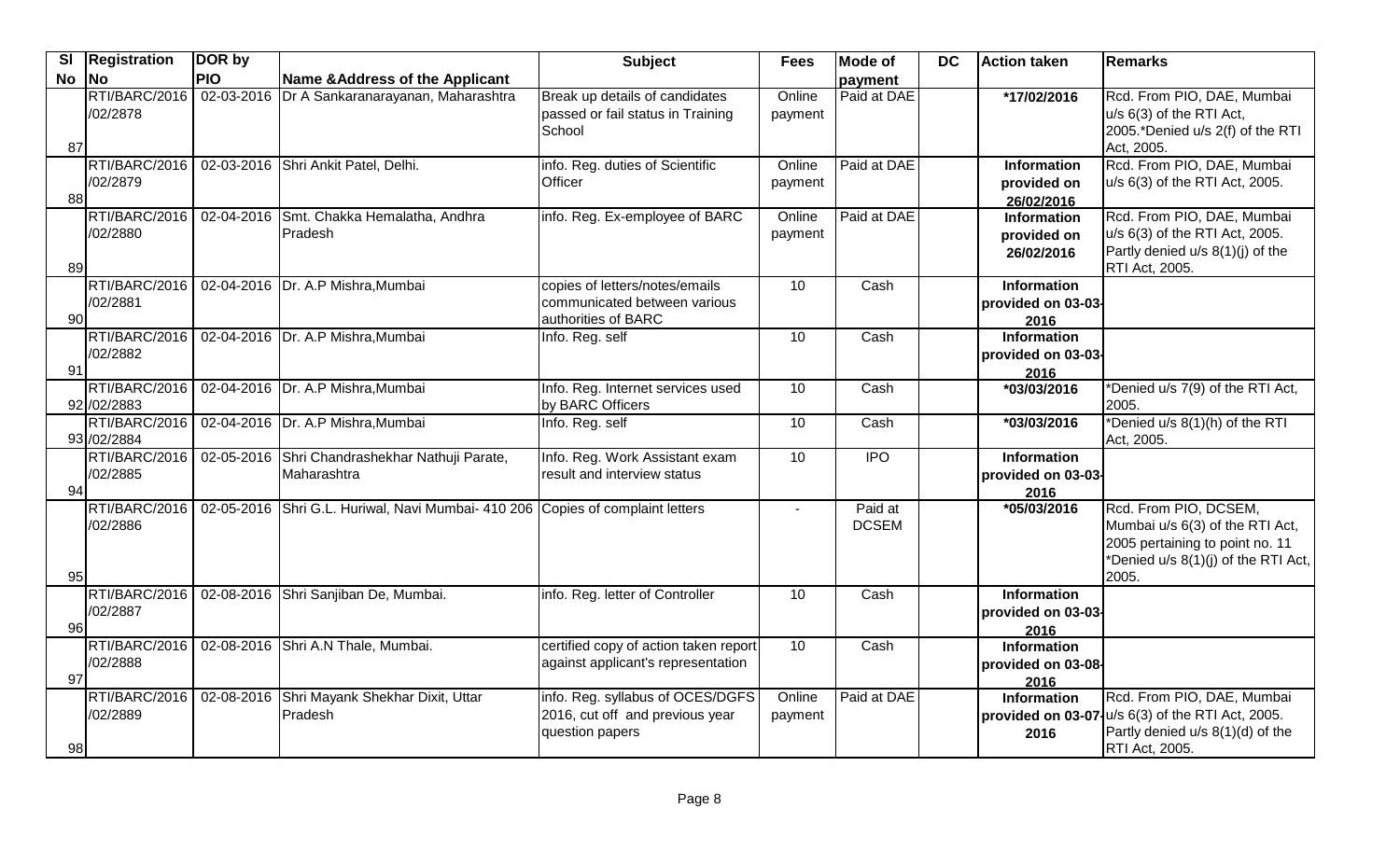| <b>SI</b> | <b>Registration</b>           | DOR by     |                                                      | <b>Subject</b>                                                                          | <b>Fees</b>       | <b>Mode of</b>     | <b>DC</b> | Action taken                                            | <b>IRemarks</b>                                                                                                                        |
|-----------|-------------------------------|------------|------------------------------------------------------|-----------------------------------------------------------------------------------------|-------------------|--------------------|-----------|---------------------------------------------------------|----------------------------------------------------------------------------------------------------------------------------------------|
| No        | No                            | <b>PIO</b> | Name & Address of the Applicant                      |                                                                                         |                   | payment            |           |                                                         |                                                                                                                                        |
| 99        | RTI/BARC/2016<br>/02/2890     | 02-08-2016 | Shri Chiranjit Karmakar, Assam                       | info. Reg. OCES/DGFS-2015 &<br>2016 exam                                                | Online<br>payment | Paid at DAE        |           | Information<br>2016                                     | Rcd. From PIO, DAE, Mumbai<br>provided on 03-03-u/s 6(3) of the RTI Act,<br>2005. Partly denied u/s 8(1)(d) of<br>the RTI Act, 2005.   |
| 100       | RTI/BARC/2016<br>/02/2891     |            | 02-08-2016 Shri Sudhir R. Shrike, Mumbai             | certified copy of APAR of TMS<br>employees                                              | 10                | Cash               |           | Information<br>provided on 03-07 RTI Act, 2005.<br>2016 | Partly denied u/s 8(1)(j) of the                                                                                                       |
| 101       | RTI/BARC/2016<br>/02/2892     |            | 02-09-2016 Shri Abdul Gani Abdul Rehaman,<br>Mumbai. | Details of action taken complaint<br>letter                                             |                   | Court fee<br>stamp |           | <b>Information</b><br>provided on 04-01<br>2016         | Fee rcd. On 03.03.2016 Partly<br>denied 8(1)(h) of the RTI Act,<br>2005.                                                               |
|           | RTI/BARC/2016<br>102 /02/2893 |            | 02-09-2016 Shri Vijay Gound, Mumbai.                 | Copy of medical report                                                                  | $\sim$            | Court fee<br>stamp |           | <b>Under Process</b>                                    | Letter for fee issued on<br>17.02.2015                                                                                                 |
| 103       | RTI/BARC/2016<br>/02/2894     |            | 02-09-2016 Shri A.B. Hatkar, Tarapur                 | certified copies of select panel<br>drawn for the post of UDC                           | 10                | Cash               |           | Information<br>provided on 03-09-<br>2016               |                                                                                                                                        |
| 104       | RTI/BARC/2016<br>/02/2895     |            | 02-10-2016 Dr. A.P Mishra, Mumbai                    | copies of letters/notes/emails<br>communicated between various<br>authorities of BARC   | 10                | Cash               |           | Information<br>provided on 03-09-<br>2016               |                                                                                                                                        |
| 105       | RTI/BARC/2016<br>/02/2896     |            | 02-10-2016 Shri Mihir H Parekh, Mumbai.              | info. Reg. AMIE students                                                                | Online<br>payment | Paid at DAE        |           | <b>Information</b><br>2016                              | Rcd. From PIO, DAE, Mumbai<br>provided on 03-10-u/s 6(3) of the RTI Act, 2005.<br>Partly denied u/s 2(f) of the RTI<br>Act, 2005.      |
| 106       | RTI/BARC/2016<br>/02/2897     |            | 02-10-2016 Shri S. Thiyagarajan, Tamil Nadu          | info. Reg. APAR gradings                                                                | Online<br>payment | Paid at DAE        |           | Information<br>2016                                     | Rcd. From PIO, DAE, Mumbai<br>provided on $03-03\frac{1}{10}$ of the RTI Act, 2005.<br>partly denied u/s 2(f) of the RTI<br>Act, 2005. |
| 107       | RTI/BARC/2016<br>/02/2898     |            | 02-10-2016 Shri Manoj Krishna Tarale, Pune           | Inf. Reg. tender work at BARC                                                           | Online<br>payment | Paid at DAE        |           | Information<br>2016                                     | Rcd. From PIO, DAE, Mumbai<br>provided on 03-07- u/s 6(3) of the RTI Act, 2005.                                                        |
| 108       | RTI/BARC/2016<br>/02/2899     |            | 02-10-2016 Shri Vivek S Dolas, Mumbai.               | List of SC/ST employees in BARC                                                         | Online<br>payment | Paid at DAE        |           | *10/03/2016                                             | Rcd. From PIO, DAE, Mumbai<br>u/s 6(3) of the RTI Act, 2005.<br>*Denied u/s 8(1)(j) of the RTI Act,<br>2005                            |
| 109       | /02/2900                      |            | RTI/BARC/2016   02-10-2016 Dr. A.P Mishra, Mumbai    | certified copy of documents<br>against representation                                   | 10                | Cash               |           | Information<br>provided on 03-11-<br>2016               |                                                                                                                                        |
| 110       | RTI/BARC/2016<br>/02/2901     |            | 02-10-2016 Dr. A.P Mishra, Mumbai                    | Copies of notes/letters/mails on<br>follow up/action taken against<br>applicant's email | 10                | Cash               |           | Information<br>provided on 03-11-<br>2016               |                                                                                                                                        |
| 111       | /02/2902                      |            | RTI/BARC/2016 02-11-2016 Shri Shashi Kant, Mumbai.   | info. Reg. representation against<br><b>APAR Gradings</b><br>Page 9                     | 10                | Cash               |           | <b>Information</b><br>provided on 03-11-<br>2016        |                                                                                                                                        |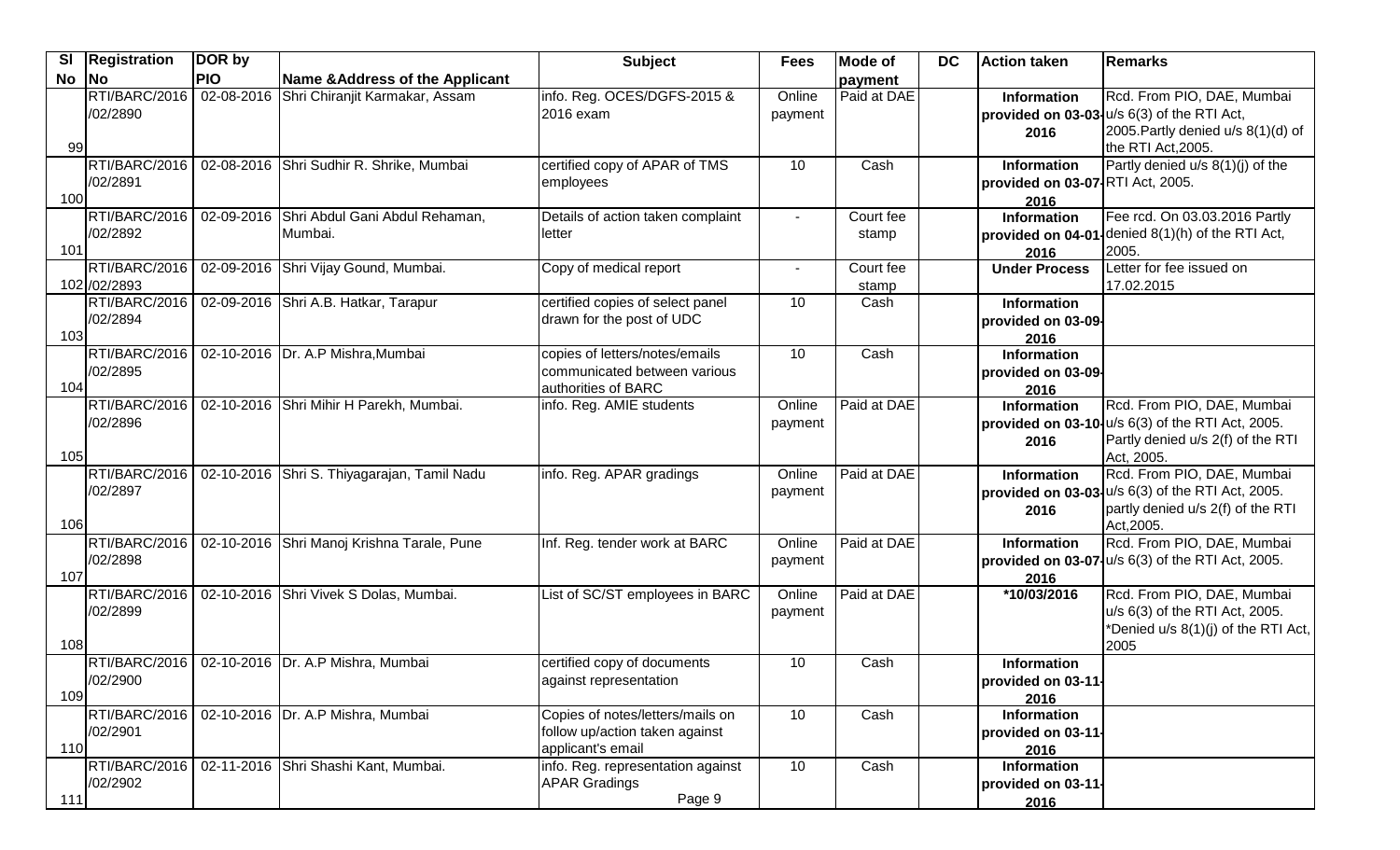| <b>SI</b> | <b>Registration</b> | DOR by     |                                               | <b>Subject</b>                        | <b>Fees</b> | <b>Mode of</b> | DC | <b>Action taken</b>        | Remarks                                                |
|-----------|---------------------|------------|-----------------------------------------------|---------------------------------------|-------------|----------------|----|----------------------------|--------------------------------------------------------|
| <b>No</b> | <b>No</b>           | <b>PIO</b> | Name & Address of the Applicant               |                                       |             | payment        |    |                            |                                                        |
|           | RTI/BARC/2016       |            | 02-11-2016 Shri Shashi Kant, Mumbai.          | Info. Reg. email sent to various      | 10          | Cash           |    | <b>Information</b>         |                                                        |
|           | /02/2903            |            |                                               | authorities by self                   |             |                |    | provided on 03-11-         |                                                        |
| 112       |                     |            |                                               |                                       |             |                |    | 2016                       |                                                        |
|           | RTI/BARC/2016       |            | 02-12-2016 Shri Manoj Krishna Tarale, Pune    | Inf. Reg. tender works executed by    | Online      | Paid at DAE    |    | <b>Information</b>         | Rcd. From PIO, DAE, Mumbai                             |
| 113       | /02/2904            |            |                                               | TSD, BARC                             | payment     |                |    |                            | provided on 03-09-u/s 6(3) of the RTI Act, 2005.       |
|           | RTI/BARC/2016       |            | 02-12-2016 Shri Shashi Kant, Mumbai.          | info. Reg. APAR of self               | 10          | Cash           |    | 2016<br><b>Information</b> |                                                        |
|           | /02/2905            |            |                                               |                                       |             |                |    | provided on 03-11-         |                                                        |
| 114       |                     |            |                                               |                                       |             |                |    | 2016                       |                                                        |
|           | RTI/BARC/2016       |            | 02-12-2016 Shri Sreeram Panigrahi, Tamil Nadu | Info. Reg. TC circulars               | Online      | Paid at DAE    |    | <b>Information</b>         | Rcd. From PIO, DAE, Mumbai                             |
|           | /02/2906            |            |                                               |                                       | payment     |                |    |                            | provided on $03-07$ , $u/s$ 6(3) of the RTI Act, 2005. |
| 115       |                     |            |                                               |                                       |             |                |    | 2016                       |                                                        |
|           | RTI/BARC/2016       |            | 02-12-2016 Shri Manoj Krishna Tarale, Pune    | Inf. Reg. tender works executed by    | Online      | Paid at DAE    |    | <b>Information</b>         | Rcd. From PIO, DAE, Mumbai                             |
|           | /02/2907            |            |                                               | TSD, BARC                             | payment     |                |    |                            | provided on 03-09-u/s 6(3) of the RTI Act, 2005.       |
|           |                     |            |                                               |                                       |             |                |    | 2016                       | Partly denied u/s 2(f) of the RTI                      |
| 116       |                     |            |                                               |                                       |             |                |    |                            | Act, 2005.                                             |
|           | RTI/BARC/2016       |            | 02-12-2016 Shri Manoj Krishna Tarale, Pune    | info. Reg. smoking and sale of        | Online      | Paid at DAE    |    | <b>Information</b>         | Rcd. From PIO, DAE, Mumbai                             |
|           | /02/2908            |            |                                               | Gutkha at BARC premises               | payment     |                |    |                            | provided on 03-09- u/s 6(3) of the RTI Act, 2005.      |
| 117       | RTI/BARC/2016       |            | 02-12-2016 Shri Prakeshkalpam, Tamil Nadu     | info. Reg. Stipendiary Trainee I & II | Online      | Paid at DAE    |    | 2016<br>*03/03/2016        | Rcd. From PIO, DAE, Mumbai                             |
|           | /02/2909            |            |                                               |                                       | payment     |                |    |                            | u/s 6(3) of the RTI Act, 2005.*File                    |
|           |                     |            |                                               |                                       |             |                |    |                            | closed. Not pertaining to BARC,                        |
| 118       |                     |            |                                               |                                       |             |                |    |                            | Mumbai                                                 |
|           | RTI/BARC/2016       |            | 02-12-2016 Shri Prakeshkalpam, Tamil Nadu     | info. Reg. Stipendiary Trainee I & II | Online      | Paid at DAE    |    | Information                | Rcd. From PIO, DAE, Mumbai                             |
|           | /02/2910            |            |                                               |                                       | payment     |                |    |                            | provided on 03-11-u/s 6(3) of the RTI Act, 2005.       |
| 119       |                     |            |                                               |                                       |             |                |    | 2016                       |                                                        |
|           | RTI/BARC/2016       |            | 02-12-2016 Shri Sreejit S., Karnataka         | info. Reg. Scientific Assistant/C     | Online      | Paid at DAE    |    | <b>Information</b>         | Rcd. From PIO, DAE, Mumbai                             |
|           | /02/2911            |            |                                               |                                       | payment     |                |    |                            | provided on 03-08-u/s 6(3) of the RTI Act, 2005.       |
| 120       |                     |            |                                               |                                       |             |                |    | 2016                       |                                                        |
|           | RTI/BARC/2016       |            | 02-12-2016 Shri Prakeshkalpam, Tamil Nadu     | info. Reg. TC&TSC meetings            | Online      | Paid at DAE    |    | $\overline{6}$ 7/03/2016   | Rcd. From PIO, DAE, Mumbai                             |
|           | /02/2912            |            |                                               |                                       | payment     |                |    |                            | u/s 6(3) of the RTI Act, 2005.                         |
|           |                     |            |                                               |                                       |             |                |    |                            | *Denied u/s 8(1)(a) of the RTI                         |
| 121       | RTI/BARC/2016       |            | 02-12-2016 Shri Randhir Kumar Parashar, Uttar | info. Reg. OCES exam 2015             | Online      | Paid at DAE    |    | <b>Information</b>         | Act, 2005.M627<br>Rcd. From PIO, DAE, Mumbai           |
|           | /02/2913            |            | <b>Pradesh</b>                                |                                       | payment     |                |    |                            | provided on 03-07   u/s 6(3) of the RTI Act, 2005.     |
| 122       |                     |            |                                               |                                       |             |                |    | 2016                       |                                                        |
|           | RTI/BARC/2016       | 15/2/2016  | Shri Dhammi Kirti Vikram, Odisha              | info. Reg. OCES/DGFS exam age         | Online      | Paid at DAE    |    | <b>Information</b>         | Rcd. From PIO, DAE, Mumbai                             |
|           | /02/2914            |            |                                               | relaxaion                             | payment     |                |    |                            | provided on 03-07   u/s 6(3) of the RTI Act, 2005.     |
| 123       |                     |            |                                               |                                       |             |                |    | 2016                       |                                                        |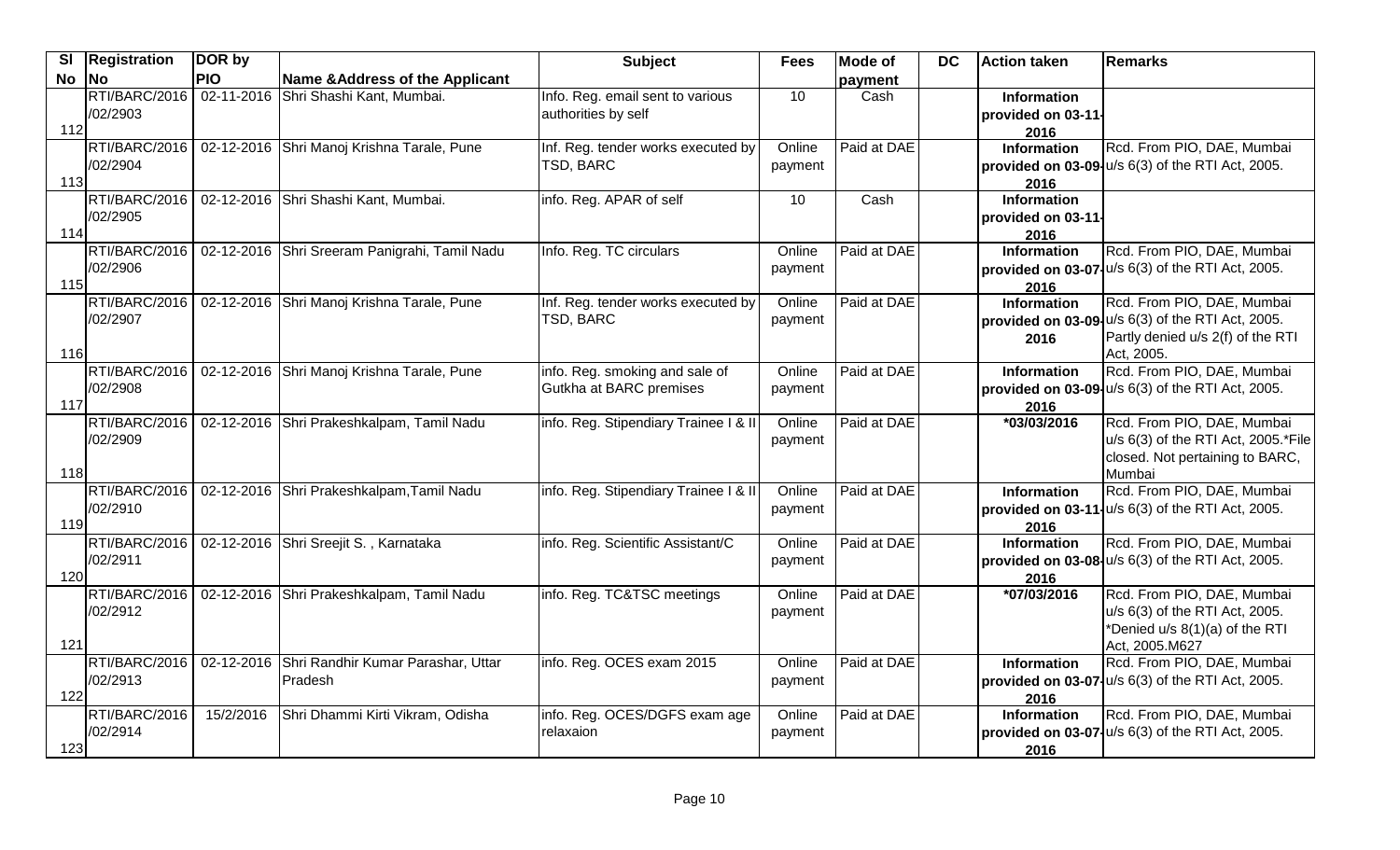|     | SI   Registration             | DOR by     |                                               | <b>Subject</b>                                                         | <b>Fees</b>       | <b>Mode of</b>     | <b>DC</b> | Action taken                                    | Remarks                                                                                                         |
|-----|-------------------------------|------------|-----------------------------------------------|------------------------------------------------------------------------|-------------------|--------------------|-----------|-------------------------------------------------|-----------------------------------------------------------------------------------------------------------------|
| No  | No                            | <b>PIO</b> | <b>Name &amp; Address of the Applicant</b>    |                                                                        |                   | payment            |           |                                                 |                                                                                                                 |
| 124 | RTI/BARC/2016<br>/02/2915     | 15/2/2016  | Shri Mohit Kumar Gupta, New Delhi             | info. Reg. policy/scheme for<br>internship/fellowship in DAE           | Online<br>payment | Paid at DAE        |           | <b>Information</b><br>provided on<br>15/03/2016 | Rcd. From PIO, DAE, Mumbai<br>u/s 6(3) of the RTI Act, 2005.<br>partly denied u/s 7(9) of the RTI<br>Act, 2005. |
| 125 | RTI/BARC/2016<br>/02/2916     | 15/2/2016  | Shri Hariprasad Motiram Moon, Gujarat         | info. Reg. pay fixation benefits in<br>promotions                      | Online<br>payment | Paid at DAE        |           | Information<br>provided on<br>14/03/2016        | Rcd. From PIO, DAE, Mumbai<br>u/s 6(3) of the RTI Act, 2005.                                                    |
|     | RTI/BARC/2016<br>126 /02/2917 | 15/2/2016  | Shri Vinod Kumar Prajapati, Uttar<br>Pradesh. | info. Reg. OCES/DGFS question<br>paper                                 | Online<br>payment | Paid at DAE        |           | *26/02/2016                                     | Rcd. From PIO, DAE, Mumbai<br>u/s 6(3) of the RTI Act, 2005.                                                    |
| 127 | RTI/BARC/2016<br>/02/2918     | 15/2/2016  | Shri Manoj Krishna Tarale, Pune               | info. Reg. Tender                                                      | Online<br>payment | Paid at DAE        |           | <b>Information</b><br>provided on<br>15/03/2016 | Rcd. From PIO, DAE, Mumbai<br>u/s 6(3) of the RTI Act, 2005.                                                    |
| 128 | RTI/BARC/2016<br>/02/2919     | 15/2/2016  | Shri Shashi Kant, Mumbai.                     | info. Reg. disclosure of APAR<br>details                               | Online<br>payment | Paid at DAE        |           | Information<br>provided on<br>15/03/2016        | Rcd. From PIO, DAE, Mumbai<br>u/s 6(3) of the RTI Act,<br>2005. Partly denied u/s 2(f) of the<br>RTI Act, 2005. |
| 129 | RTI/BARC/2016<br>/02/2920     | 15/2/2016  | Shri Jeevan A. Bhosale, Mumbai                | info. Reg. powers i.e admin., tech<br>etc. assigned to Foreman in BARC | 10                | Cash               |           | *07/03/2016                                     | *Denied u/s 2(f) of the RTI Act,<br>2005.                                                                       |
|     | RTI/BARC/2016<br>130 /02/2921 | 16/2/2016  | Smt. K. Padmavathy, Tamil Nadu                | info. Reg. Ex-employee of BARC                                         | $\sim$            | Court fee<br>stamp |           | <b>Under Process</b>                            | Fee recd. On 16/03/2016                                                                                         |
| 131 | RTI/BARC/2016<br>/02/2922     | 16/2/2016  | Shri Mohan Lal Gupta, New Delhi.              | info. Reg. BARC employee                                               | 10                | <b>DD</b>          |           | Information<br>provided on<br>16/03/2016        | Partly denied u/s 8(1)(j) of the<br><b>RTI Act, 2005</b>                                                        |
|     | RTI/BARC/2016<br>132 /02/2923 | 16/2/2016  | Shri Shashi Kant, Mumbai.                     | Inf. Reg. letter given to the<br>applicant.                            | 10                | Cash               |           | *16/03/2016                                     | *Denied u/s 2(f) of the RTI Act,<br>2005.                                                                       |
| 133 | RTI/BARC/2016<br>/02/2924     | 16/2/2016  | Shri. Shelendra Kumar Singh, Mumbai           | Inf. Reg. permission to acquire<br>additional qualification            | 10                | Cash               |           | <b>Information</b><br>provided on<br>16/03/2016 | DC recd. and documents<br>provided                                                                              |
| 134 | RTI/BARC/2016<br>/02/2925     | 17/02/2016 | Shri. Manoj K. Singh, Mumbai.                 | Inf. Reg. letters given by A&MPD,<br><b>BARC</b>                       | 10                | Cash               |           | <b>Information</b><br>provided on<br>17/03/2016 | DC recd. and documents<br>provided                                                                              |
| 135 | RTI/BARC/2016<br>/02/2926     | 17/02/2016 | Shri. Manoj K. Singh, Mumbai.                 | Inf. Reg. PRIS eligibility of officials<br>from A&MPD, BARC            | 10                | Cash               |           | <b>Information</b><br>provided on<br>17/03/2016 |                                                                                                                 |
| 136 | RTI/BARC/2016<br>/02/2927     |            | 18/02/2016   Dr. A.P Mishra, Mumbai           | Inf. Reg. emails of self                                               | 10                | Cash               |           | Information<br>provided on<br>18/03/2016        |                                                                                                                 |
| 137 | RTI/BARC/2016<br>/02/2928     |            | 18/02/2016   Dr. A.P Mishra, Mumbai           | Inf. Reg. emails of self                                               | 10                | Cash               |           | Information<br>provided on<br>18/03/2016        | partly denied u/s 8(1)(h) and 2(f)<br>of the RTI Act, 2005.                                                     |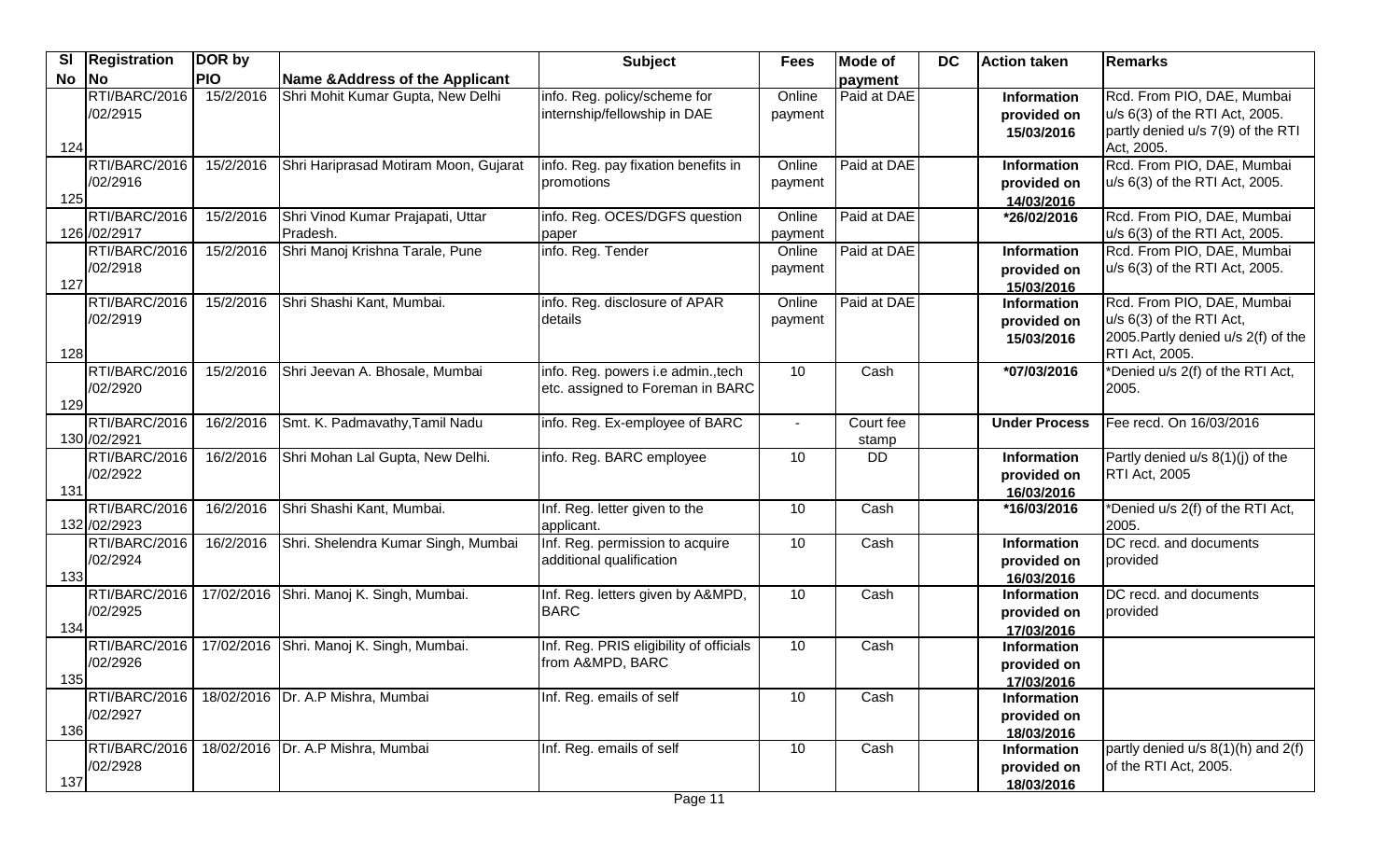|       | SI   Registration | DOR by     |                                             | <b>Subject</b>                         | <b>Fees</b> | <b>Mode of</b> | <b>DC</b> | <b>Action taken</b>              | Remarks                          |
|-------|-------------------|------------|---------------------------------------------|----------------------------------------|-------------|----------------|-----------|----------------------------------|----------------------------------|
| No No |                   | <b>PIO</b> | Name & Address of the Applicant             |                                        |             | payment        |           |                                  |                                  |
|       | RTI/BARC/2016     | 18/02/2016 | Shri. J. Parthasarathy, TamilNadu.          | Inf. Reg. backlog post pertaining to   | Online      | Paid at DAE    |           | Information                      | Rcd. From PIO, BARC(T) u/s       |
|       | /02/2929          |            |                                             | OBC, SC, ST in each group              | payment     |                |           | provided on                      | 6(3) of the RTI Act, 2005        |
| 138   |                   |            |                                             |                                        |             |                |           | 17/03/2016                       | pertaining to point No. 6.       |
|       | RTI/BARC/2016     |            | 18/02/2016 Shri. Jomon, Mumbai.             | Inf. Reg. vacancies of Asst.           | Online      | Paid at DAE    |           | <b>Information</b>               | Rcd. From PIO, DAE, Mumbai       |
|       | /02/2930          |            |                                             | Accountant                             | payment     |                |           | provided on                      | u/s 6(3) of the RTI Act, 2005    |
| 139   |                   |            |                                             |                                        |             |                |           | 09/03/2016                       | pertaining to point No. 3.       |
|       | RTI/BARC/2016     | 18/02/2016 | Shri. Alok, Navi Mumbai.                    | Inf. Reg. promotion of Group A         | Online      | Paid at DAE    |           | Information                      | Rcd. From PIO, DAE, Mumbai       |
|       | /02/2931          |            |                                             | officers sent to foreign country       | payment     |                |           | provided on                      | u/s 6(3) of the RTI Act, 2005.   |
| 140   |                   |            |                                             |                                        |             |                |           | 18/03/2016                       |                                  |
|       | RTI/BARC/2016     | 18/02/2016 | Shri. Alok, Navi Mumbai.                    | Inf. Reg. promotion of Group A         | Online      | Paid at DAE    |           | <b>Information</b>               | Rcd. From PIO, DAE, Mumbai       |
| 141   | /02/2932          |            |                                             | officers sent to foreign country       | payment     |                |           | provided on                      | u/s 6(3) of the RTI Act, 2005.   |
|       | RTI/BARC/2016     | 18/02/2016 | Shri. Anjaneyulu Potti, Andhra Pradesh.     | Marks obtained in OCES/DGFS-           | Online      | Paid at DAE    |           | 18/03/2016<br>Information        | Rcd. From PIO, DAE, Mumbai       |
|       | /02/2933          |            |                                             | 2015 and cut off for selection         | payment     |                |           | provided on                      | u/s 6(3) of the RTI Act, 2005.   |
| 142   |                   |            |                                             |                                        |             |                |           | 16/03/2016                       |                                  |
|       | RTI/BARC/2016     | 18/02/2016 | Shri. Vikram Singh Yadav, Madhya            | Inf. Reg. SA(Electronics) &            | Online      | Paid at DAE    |           | *07/03/2016                      | Rcd. From PIO, DAE, Mumbai       |
|       | /02/2934          |            | Pradesh.                                    | <b>SA(Computer Science)</b>            | payment     |                |           |                                  | u/s 6(3) of the RTI Act, 2005.   |
|       |                   |            |                                             |                                        |             |                |           |                                  | *Denied u/s 2(f) of the Rti Act, |
| 143   |                   |            |                                             |                                        |             |                |           |                                  | 2005.M639                        |
|       | RTI/BARC/2016     |            | 22/02/2016 Shri. R. Jeeva, Thnajavur.       | Inf. Reg. self                         |             | Court Fee      |           | **28/03/2016                     | **Trfd. To PIO, BARC(F),         |
|       | /02/2935          |            |                                             |                                        |             | stamp          |           |                                  | Kalpakkam u/s 6(3) of the the    |
| 144   |                   |            |                                             |                                        |             |                |           |                                  | RTI Act, 2005.                   |
|       | RTI/BARC/2016     | 22/02/2016 | Shri. Prashant Ashok Londhe, Nasik          | Copies of correspondence made          | 10          | Cash           |           | *22/03/2016                      | *Denied u/s 2(f) of the RTI Act, |
|       | 145 /02/2936      |            |                                             | to BARC authorities by self            |             |                |           |                                  | 2005                             |
|       | RTI/BARC/2016     |            | 22/02/2016 Mrs. Madhavi H. Desai, Mumbai.   | Inf. Reg. appointment of sister-in-    | 10          | Cash           |           | Information                      |                                  |
|       | /02/2937          |            |                                             | charge(functional Post)                |             |                |           | provided on                      |                                  |
| 146   |                   |            |                                             |                                        |             |                |           | 22/03/2016                       |                                  |
|       | RTI/BARC/2016     |            | 22/02/2016 Mrs. Madhavi H. Desai, Mumbai.   | Inf. Reg. appointment of sister-in-    | 10          | Cash           |           | *17/03/2016                      | *Denied u/s 8(1)(h) of the RTI   |
|       | 147 / 02/2938     |            |                                             | charge(functional Post)                |             |                |           |                                  | Act, 2005.                       |
|       | RTI/BARC/2016     |            | 22/02/2016   Mrs. Madhavi H. Desai, Mumbai. | Inf. Reg. interview of sister-in-      | 10          | Cash           |           | <b>Information</b>               |                                  |
|       | /02/2939          |            |                                             | charge(functional Post)                |             |                |           | provided on                      |                                  |
| 148   | RTI/BARC/2016     |            | 22/02/2016   Mrs. Madhavi H. Desai, Mumbai. | Inf. Reg. eligibility criteria for the | 10          | Cash           |           | 22/03/2016<br><b>Information</b> |                                  |
|       | /02/2940          |            |                                             | post of sister-in-charge (functional   |             |                |           | provided on                      |                                  |
| 149   |                   |            |                                             | Post)                                  |             |                |           | 22/03/2016                       |                                  |
|       | RTI/BARC/2016     |            | 22/02/2016 Mrs. Madhavi H. Desai, Mumbai.   | Inf. Reg. post of sister-in-           | 10          | Cash           |           | Information                      |                                  |
|       | /02/2941          |            |                                             | charge(functional Post)                |             |                |           | provided on                      |                                  |
| 150   |                   |            |                                             |                                        |             |                |           | 17/03/2016                       |                                  |
|       | RTI/BARC/2016     |            | 22/02/2016   Mrs. Madhavi H. Desai, Mumbai. | Inf. Reg. procedure for the post of    | 10          | Cash           |           | *17/03/2016                      | *Denied u/s 8(1)(h) of the RTI   |
|       | /02/2942          |            |                                             | sister-in-charge(functional Post)      |             |                |           |                                  | Act, 2005.                       |
| 151   |                   |            |                                             |                                        |             |                |           |                                  |                                  |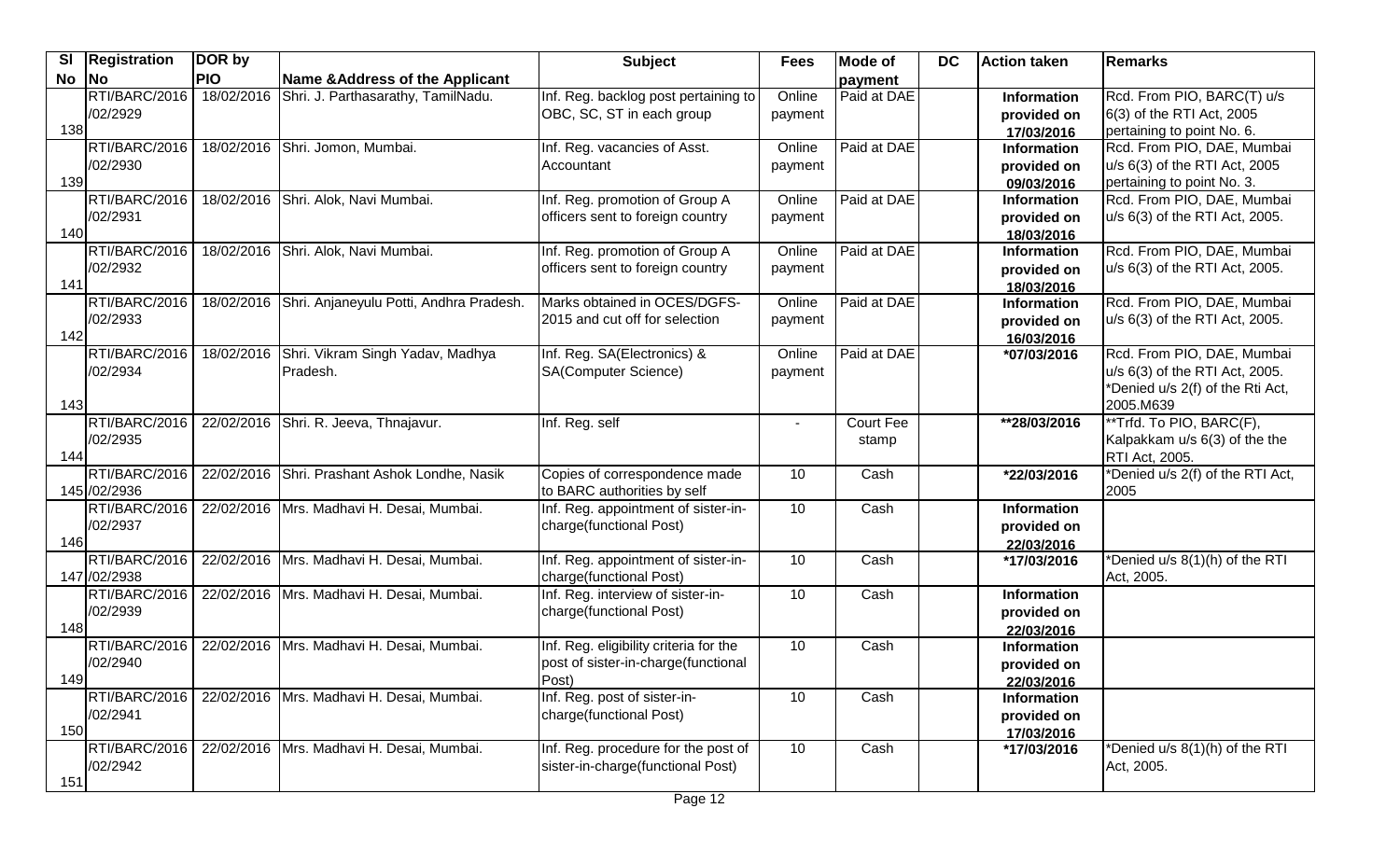| $\overline{\mathbf{s}}$ | <b>Registration</b>           | DOR by     |                                                             | <b>Subject</b>                                                                                 | <b>Fees</b>       | Mode of        | <b>DC</b> | <b>Action taken</b>                             | Remarks                                                                                                                     |
|-------------------------|-------------------------------|------------|-------------------------------------------------------------|------------------------------------------------------------------------------------------------|-------------------|----------------|-----------|-------------------------------------------------|-----------------------------------------------------------------------------------------------------------------------------|
| No                      | <b>No</b>                     | <b>PIO</b> | Name & Address of the Applicant                             |                                                                                                |                   | payment        |           |                                                 |                                                                                                                             |
| 152                     | RTI/BARC/2016<br>/02/2943     | 22/02/2016 | Shri CVK Mohan Varma, Hyderabad                             | info. Reg. attendance of officials in<br>DAE and its units                                     | $\sim$            | Paid at DAE    |           | <b>Information</b><br>provided on<br>07/03/2016 | Rcd. From PIO, DAE, Mumbai<br>u/s 6(3) of the RTI Act, 2005.<br>Tfrd. To PIO of, Constituent's<br>Units on 29/02/2016       |
| 153                     | RTI/BARC/2016<br>/02/2944     |            | 23/02/2016 Shri. Moin Ashraf, Rajasthan                     | Inf. Reg. question paper of<br>OCES/DGFS exam                                                  | Online<br>payment | Paid at DAE    |           | *03/07/2016                                     | Rcd. From PIO, DAE, Mumbai<br>u/s 6(3) of the RTI Act, 2005.<br>*Denied u/s 8(1)(d) of the RTI<br>Act, 2005.                |
| 154                     | RTI/BARC/2016<br>/02/2945     | 23/02/2016 | Shri. Prashant Lahu Patil, Dombivili<br>(East)              | Inf. Reg. BARC employees                                                                       | 10                | Cash           |           | <b>Information</b><br>provided on<br>23/03/2016 | Partly denied u/s 8(1)(j) of the<br><b>RTI Act, 2005.</b>                                                                   |
|                         | RTI/BARC/2016<br>155 /02/2946 | 23/02/2016 | Shri. Prashant Lahu Patil, Dombivili<br>(East)              | Inf. Reg. BARC employees                                                                       | 10                | Cash           |           | *23/03/2016                                     | Denied u/s 2(f) of the RTI Act,<br>2005.                                                                                    |
| 156                     | RTI/BARC/2016<br>/02/2947     | 23/02/2016 | Shri. Prashant Lahu Patil, Dombivili<br>(East)              | Inf. Reg. CCS (CCA) Rules, CCS<br>(Conduct) Rules, etc.                                        | 10                | Cash           |           | Information<br>provided on<br>23/03/2016        |                                                                                                                             |
|                         | RTI/BARC/2016<br>157 /02/2948 | 23/02/2016 | Shri. Prashant Lahu Patil, Dombivili<br>(East)              | Inf. Reg. BARC employees                                                                       | 10                | Cash           |           | *23/03/2016                                     | Partly denied u/s 2(f) of the RTI<br>Act, 2005.                                                                             |
| 158                     | RTI/BARC/2016<br>/02/2949     | 25/02/2016 | Shri Jayaraj Mathangi, Lingsgum                             | info. Reg. CA Test report<br>(RPAD/C.A. Test/228/2015-2016)                                    | 10                | $\overline{1}$ |           | <b>Information</b><br>provided on<br>23/03/2016 |                                                                                                                             |
|                         | RTI/BARC/2016<br>159 /02/2950 |            | 25/02/2016 Shri V. Perumal B.E, Tuticorin.                  | info. Reg. pay details of draughts<br>man, enquiry report etc.                                 | 10                | $\overline{1}$ |           | <b>Under Process</b>                            | Letter for fee issued on<br>29/02/2016                                                                                      |
| 160                     | RTI/BARC/2016<br>/02/2951     | 25/02/2016 | Shri Devdas Ramyaa Koli, Mumbai.                            | info. Reg. official documents<br>related slum rehabilitation scheme                            | 10                | $\overline{1}$ |           | <b>Under Process</b>                            | Fee recd. On 31/03/2016                                                                                                     |
| 161                     | RTI/BARC/2016<br>/02/2952     | 26/02/2016 | Shri J.A Bhosale, Mumbai                                    | info reg. portraits of national<br>leaders at government offices                               | 10                | Cash           |           | **04/03/2016                                    | **trfd. To PIO, Mantralaya<br>Mumbai & PIO, DoPT, New Delhi<br>u/s 6(3) of the RTI Act, 2005                                |
| 162                     | RTI/BARC/2016<br>/03/2953     |            | 03-02-2016 Shri Harish kumar Meena, New Delhi               | info. Reg. recruitment rules, pay<br>scales, duties and responsibilities<br>of Stores officers | 10                | $\overline{1}$ |           | **05/03/2016                                    | Rcd. From PIO, DAE, Mumbai<br>u/s 6(3) of the RTI Act, 2005.<br>**Trfd to PIO, DPS, Mumbai u/s<br>6(3) of the RTI Act, 2005 |
|                         | 163 / 03/2954                 |            | RTI/BARC/2016   03-02-2016 Shri Surender Goril, Maharashtra | info. Reg. category I trainees                                                                 | Online<br>payment | Paid at DAE    |           | <b>Under Process</b>                            |                                                                                                                             |
| 164                     | RTI/BARC/2016<br>/03/2955     |            | 03-02-2016 Mrs. Madhavi H. Desai, Mumbai.                   | info. Reg. circular on recruitment<br>of Nurses D/E                                            | 10                | Cash           |           | Information<br>provided on<br>21/03/2016        |                                                                                                                             |
| 165                     | RTI/BARC/2016<br>/03/2956     |            | 03-03-2016 Shri Sanjiban De, Mumbai.                        | info. Reg.<br>Page 13                                                                          | 10                | cash           |           | **07/03/2016                                    | ** trfd. To PIO (SCS), DAE,<br>Mumbai u/s 6(3) of the RTI<br>Act, 2005                                                      |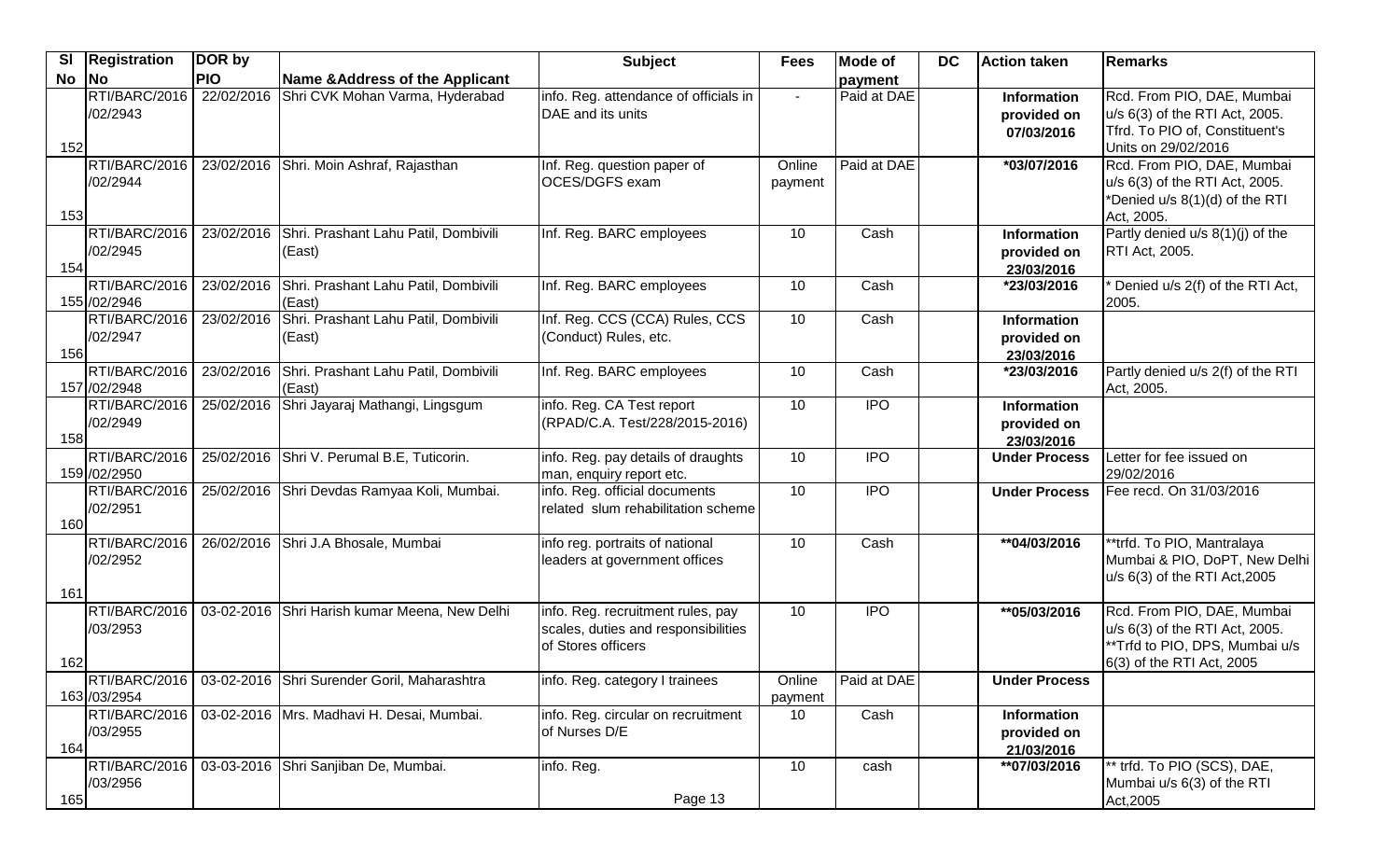| $\overline{\mathsf{SI}}$ | Registration                  | DOR by     |                                                                | <b>Subject</b>                                                                                      | <b>Fees</b>       | <b>Mode of</b>   | <b>DC</b> | <b>Action taken</b>                             | <b>Remarks</b>                                                                                                |
|--------------------------|-------------------------------|------------|----------------------------------------------------------------|-----------------------------------------------------------------------------------------------------|-------------------|------------------|-----------|-------------------------------------------------|---------------------------------------------------------------------------------------------------------------|
| $No$ No                  |                               | <b>PIO</b> | Name & Address of the Applicant                                |                                                                                                     |                   | payment          |           |                                                 |                                                                                                               |
| 166                      | RTI/BARC/2016<br>/03/2957     |            | 03-02-2016 Shri. C. V. K. Mohan Varma, Hyderabad.              | Inf. Reg. advertisements for<br>various vacancies                                                   |                   | Paid at DAE      |           | *28/03/2016                                     | Rcd. From PIO, DAE, Mumbai<br>u/s 6(3) of the RTI Act,<br>2005.*Denied u/s 2(f) of the RTI<br>Act, 2005.      |
| 167                      | RTI/BARC/2016<br>/03/2958     |            | 03-04-2016 Shri. Shailendra Dhondiram Tambe,<br>Mumbai         | Inf. Reg. confirmation of self                                                                      | 10                | Cash             |           | <b>Information</b><br>provided on<br>28/03/2016 |                                                                                                               |
| 168                      | RTI/BARC/2016<br>/03/2959     |            | 03-04-2016 Shri. Hariprasad Motiram Moon, Gujarat.             | Inf. Reg. compassionate<br>appointments                                                             | Online<br>payment | Paid at DAE      |           | *31/03/2016                                     | Rcd. From PIO, DAE, Mumbai<br>u/s 6(3) of the RTI Act,<br>2005.*Denied u/s 7(9) of the RTI<br>Act, 2005.      |
| 169                      | RTI/BARC/2016<br>/03/2960     |            | 03-07-2016 Dr. A.P Mishra, Mumbai                              | Inf. Reg. email of self                                                                             | 10                | Cash             |           | <b>Information</b><br>provided on<br>17/03/2016 |                                                                                                               |
| 170                      | RTI/BARC/2016<br>/03/2961     |            | 03-07-2016 Dr. A.P Mishra, Mumbai                              | Inf. Reg. email of self                                                                             | 10                | Cash             |           | <b>Information</b><br>provided on<br>21/03/2016 |                                                                                                               |
| 171                      | RTI/BARC/2016<br>/03/2962     |            | 03-07-2016 Shri. Maymon M., Kerala.                            | Inf. Reg pay and other details, etc.<br>of Dental Hygienist in Government<br>hospital               | 10                | <b>IPO</b>       |           | <b>Under Process</b>                            |                                                                                                               |
|                          | RTI/BARC/2016<br>172 /03/2963 |            | 03-07-2016 Smt. Sejal Yogesh Nirgude, Ahmedabad.               | Ing. Re. pay and allowances of<br><b>BARC</b> employee                                              | 10                | $\overline{IPO}$ |           | <b>Under Process</b>                            |                                                                                                               |
|                          | 173 /03/2964                  |            | RTI/BARC/2016   03-07-2016 Shri. Siddharth Nayak, Chattisgarh. | Inf. Reg. OCES/DGFS exam                                                                            | Online<br>payment | Paid at DAE      |           | <b>Under Process</b>                            | Rcd. From PIO, DAE, Mumbai<br>u/s 6(3) of the RTI Act, 2005.                                                  |
|                          | RTI/BARC/2016<br>/03/2965     |            | 03-07-2016 Shri. Chandan Singhley, Uttar Pradesh.              | Inf. Reg. result of Work Assistant<br>post exam                                                     | Online<br>payment | Paid at DAE      |           | <b>Information</b><br>provided on<br>28/03/2016 | Rcd. From PIO, DAE, Mumbai<br>u/s 6(3) of the RTI Act,<br>2005. Partly denied u/s 2(f) of the                 |
| 174<br>175               | RTI/BARC/2016<br>/03/2966     |            | 03-07-2016 Shri. Ranji Bansal, Haryana.                        | Inf. Reg. radiography camera                                                                        | Online<br>payment | Paid at DAE      |           | **16/03/2016                                    | RTI Act, 2005.<br>Rcd. From PIO, DAE, Mumbai<br>u/s 6(3) of the RTI Act, 2005.**<br>Trfd. To PIO, BRIT, Vashi |
|                          | RTI/BARC/2016<br>176 /03/2967 |            | 03-07-2016 Shri. Suresh karpe, Maharashtra.                    | Inf. Reg. re-classification of<br>Pharmicist post.                                                  | Online<br>payment | Paid at DAE      |           | <b>Under Process</b>                            | Rcd. From PIO, DAE, Mumbai<br>u/s 6(3) of the RTI Act, 2005.                                                  |
| 177                      | RTI/BARC/2016<br>/03/2968     |            | 03-07-2016 Shri. T. Alaguvadivel, TamilNadu                    | Details & Copies in compliance<br>with decision of Hon'ble Madras<br>court w.r.t his representation | Online<br>payment | Paid at DAE      |           | <b>Under Process</b>                            | Rcd. From PIO, DAE, Mumbai<br>u/s 6(3) of the RTI Act, 2005.                                                  |
| 178                      | RTI/BARC/2016<br>/03/2969     |            | 03-07-2016 Shri. Sunil Kumar Bhuniya, West Bengal.             | Inf. Reg. acquiring higher<br>qualification                                                         | Online<br>payment | Paid at DAE      |           | *21/03/2016                                     | Rcd. From PIO, DAE, Mumbai<br>u/s 6(3) of the RTI Act,<br>2005.*Denied u/s2(f) of the RTI<br>Act, 2005        |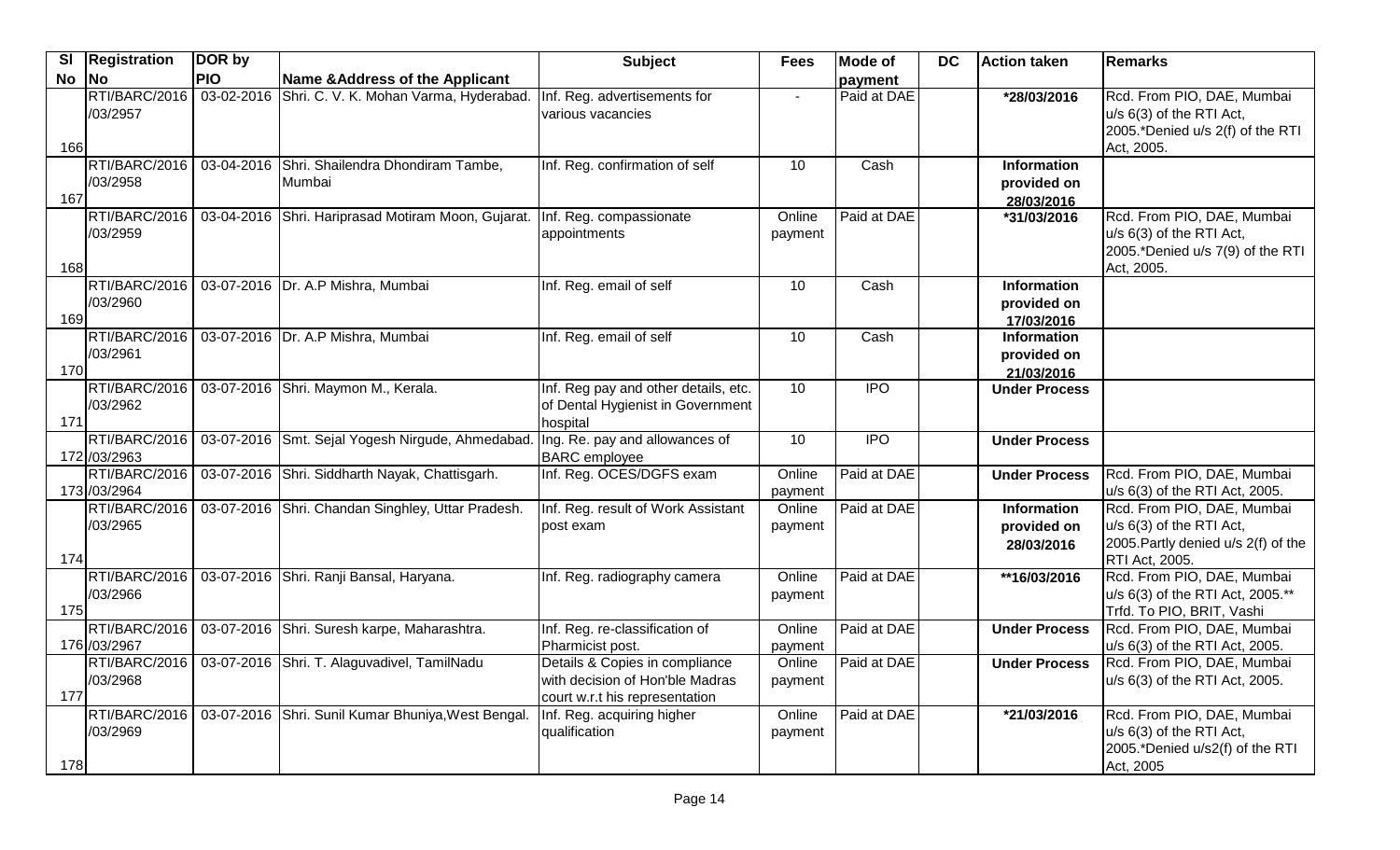| $\overline{\mathbf{s}}$ | Registration             | DOR by     |                                                                                        | <b>Subject</b>                                                  | <b>Fees</b>              | <b>Mode of</b> | <b>DC</b> | <b>Action taken</b>  | Remarks                                       |
|-------------------------|--------------------------|------------|----------------------------------------------------------------------------------------|-----------------------------------------------------------------|--------------------------|----------------|-----------|----------------------|-----------------------------------------------|
| No                      | $\overline{\mathsf{No}}$ | <b>PIO</b> | Name & Address of the Applicant                                                        |                                                                 |                          | payment        |           |                      |                                               |
|                         | RTI/BARC/2016            |            | 03-09-2016 Mrs. Madhavi H. Desai, Mumbai                                               | Copy of TC circular                                             | 10                       | Cash           |           | Information          | Rcd. From PIO, DAE, Mumbai                    |
|                         | /03/2970                 |            |                                                                                        |                                                                 |                          |                |           | provided on          | u/s 6(3) of the RTI Act, 2005.                |
| 179                     |                          |            |                                                                                        |                                                                 |                          |                |           | 21/03/2016           |                                               |
|                         | RTI/BARC/2016            |            | 03-09-2016   Mrs. Madhavi H. Desai, Mumbai                                             | Inf. Reg. promotion of Nurse/D                                  | 10                       | Cash           |           | *21/03/2016          | *Denied u/s 2(f) of the RTI Act,              |
|                         | 180 / 03/2971            |            |                                                                                        |                                                                 |                          |                |           |                      | 2005.                                         |
|                         | RTI/BARC/2016            |            | 03-09-2016 Shri. Hariprasad Motiram Moon, Gujarat.                                     | Inf. Reg. promotion to next higher                              | Online                   | Paid at DAE    |           | *21/03/2016          | Rcd. From PIO, DAE, Mumbai                    |
|                         | /03/2972                 |            |                                                                                        | grade                                                           | payment                  |                |           |                      | u/s 6(3) of the RTI Act,                      |
| 181                     |                          |            |                                                                                        |                                                                 |                          |                |           |                      | 2005.*Denied u/s 2(f) of the RTI<br>Act, 2005 |
|                         | RTI/BARC/2016            |            | 03-10-2016 Shri Shashi Kant, Mumbai.                                                   | info. Reg. APAR of self                                         | 10                       | Cash           |           | <b>Under Process</b> |                                               |
|                         | 182 / 03/2973            |            |                                                                                        |                                                                 |                          |                |           |                      |                                               |
|                         | RTI/BARC/2016            |            | 03-10-2016 Shri Sonu Kumar, Jharkhand                                                  | info. Reg. Additional Qualification                             | 10                       | <b>IPO</b>     |           | *28/03/2016          | *Denied u/s 2(f) of the RTI Act,              |
|                         | 183 /03/2974             |            |                                                                                        |                                                                 |                          |                |           |                      | 2005.                                         |
|                         | RTI/BARC/2016            |            | 15/03/2016   Ms. Moushumi Ghosh, Kolkata                                               | info. Reg. Pensioner employee                                   | $\blacksquare$           | Court fee      |           | <b>Under Process</b> | Letter for fee issued on                      |
|                         | 184 /03/2975             |            |                                                                                        |                                                                 |                          | stamp          |           |                      | 03/22/2016                                    |
|                         | RTI/BARC/2016            | 15/03/2016 | Shri Gouri Sankar Mukharjee, West                                                      | info. Reg. rules for Dearness                                   | 10                       | $\overline{1}$ |           | <b>Under Process</b> | Received from PIO, NPCIL,                     |
|                         | /03/2976                 |            | Bengal                                                                                 | Allowance paid to BARC                                          |                          |                |           |                      | Mumbai u/s 6(3) of the RTI Act,               |
| 185                     |                          |            |                                                                                        | employees                                                       |                          |                |           |                      | 2005.                                         |
|                         | RTI/BARC/2016            |            | 17/03/2016   Dr. Balabhai Nanavati Hospital, Mumbai. info. Reg. RTI applications filed |                                                                 | 10                       | Cash           |           | <b>Under Process</b> |                                               |
|                         | /03/2977                 |            |                                                                                        | about Dr. Balabhai Nanavati                                     |                          |                |           |                      |                                               |
| 186                     | RTI/BARC/2016            |            | 17/03/2016 Shri Sandesh Shivaji Jadhav, Mumbai.                                        | <b>Hospital details</b><br>info reg. Security Officer's details | 10                       | Cash           |           | <b>Under Process</b> |                                               |
|                         | 187 /03/2978             |            |                                                                                        | in BARC                                                         |                          |                |           |                      |                                               |
|                         | RTI/BARC/2016            |            | 17/03/2016 Mrs. Sangita Suryakant Lohar, Pune                                          | info. Reg. salary details of BARC                               | 10                       | Cash           |           | <b>Under Process</b> |                                               |
|                         | 188 / 03/2979            |            |                                                                                        | employee                                                        |                          |                |           |                      |                                               |
|                         | RTI/BARC/2016            |            | 03/18/2016   Dr. Sailen Kumar Ghosh, Mumbai                                            | Copies of APAR of self and other                                | 10                       | Cash           |           | <b>Under Process</b> |                                               |
|                         | 189 /03/2980             |            |                                                                                        | details related to APAR                                         |                          |                |           |                      |                                               |
|                         | RTI/BARC/2016            |            | 03/18/2016   Mrs. Madhavi H. Desai, Mumbai                                             | Inf. Reg. interview of Nurse                                    | 10                       | Cash           |           | <b>Under Process</b> |                                               |
|                         | 190 / 03/2981            |            |                                                                                        |                                                                 |                          |                |           |                      |                                               |
|                         | RTI/BARC/2016            |            | 03/18/2016 Mrs. Madhavi H. Desai, Mumbai                                               | Inf. Reg. interview of Nurse                                    | 10                       | Cash           |           | <b>Under Process</b> |                                               |
|                         | 191 /03/2982             |            |                                                                                        |                                                                 |                          |                |           |                      |                                               |
|                         | RTI/BARC/2016            |            | 03/18/2016 Mrs. Madhavi H. Desai, Mumbai                                               | Copy of letter given by self                                    | 10                       | Cash           |           | Information          |                                               |
|                         | /03/2983                 |            |                                                                                        |                                                                 |                          |                |           | provided on          |                                               |
| 192                     |                          |            |                                                                                        |                                                                 |                          |                |           | 31/03/2016           |                                               |
|                         | RTI/BARC/2016            |            | 03/21/2016 Shri. Chandrakant J. Patel, Gujarat.                                        | Inf. Reg. CHSS hospitals                                        | $\overline{\phantom{a}}$ | paid at        |           | <b>Under Process</b> | Rcd. From PIO, DAE u/s 6(3) of                |
|                         | 193 /03/2984             |            |                                                                                        |                                                                 |                          | <b>NPCIL</b>   |           |                      | the RTI Act, 2005.                            |
|                         | RTI/BARC/2016            |            | 22/03/2016 Shri Shyamendra Prakash, Rajasthan                                          | info. Reg. Scientific Assistant                                 | paid at                  |                |           | <b>Under Process</b> | Rcd. From PIO, DAE u/s 6(3) of                |
|                         | 194 /03/2985             |            |                                                                                        | promotion/appointment                                           | DAE                      |                |           |                      | the RTI Act, 2005.                            |
|                         | RTI/BARC/2016            |            | 22/03/2016 Shri Shashi Kant, Mumbai.                                                   | Copy of correspondence letter                                   | 10                       | Cash           |           | <b>Under Process</b> |                                               |
|                         | 195 / 03/2986            |            |                                                                                        |                                                                 |                          |                |           |                      |                                               |
|                         | RTI/BARC/2016            | 23/03/2016 | Shri Sudeep, Jammu.                                                                    | info. Reg. BARC recruitment                                     | 10                       | <b>IPO</b>     |           | <b>Under Process</b> |                                               |
|                         | 196 / 03/2987            |            |                                                                                        | Page 15<br>details                                              |                          |                |           |                      |                                               |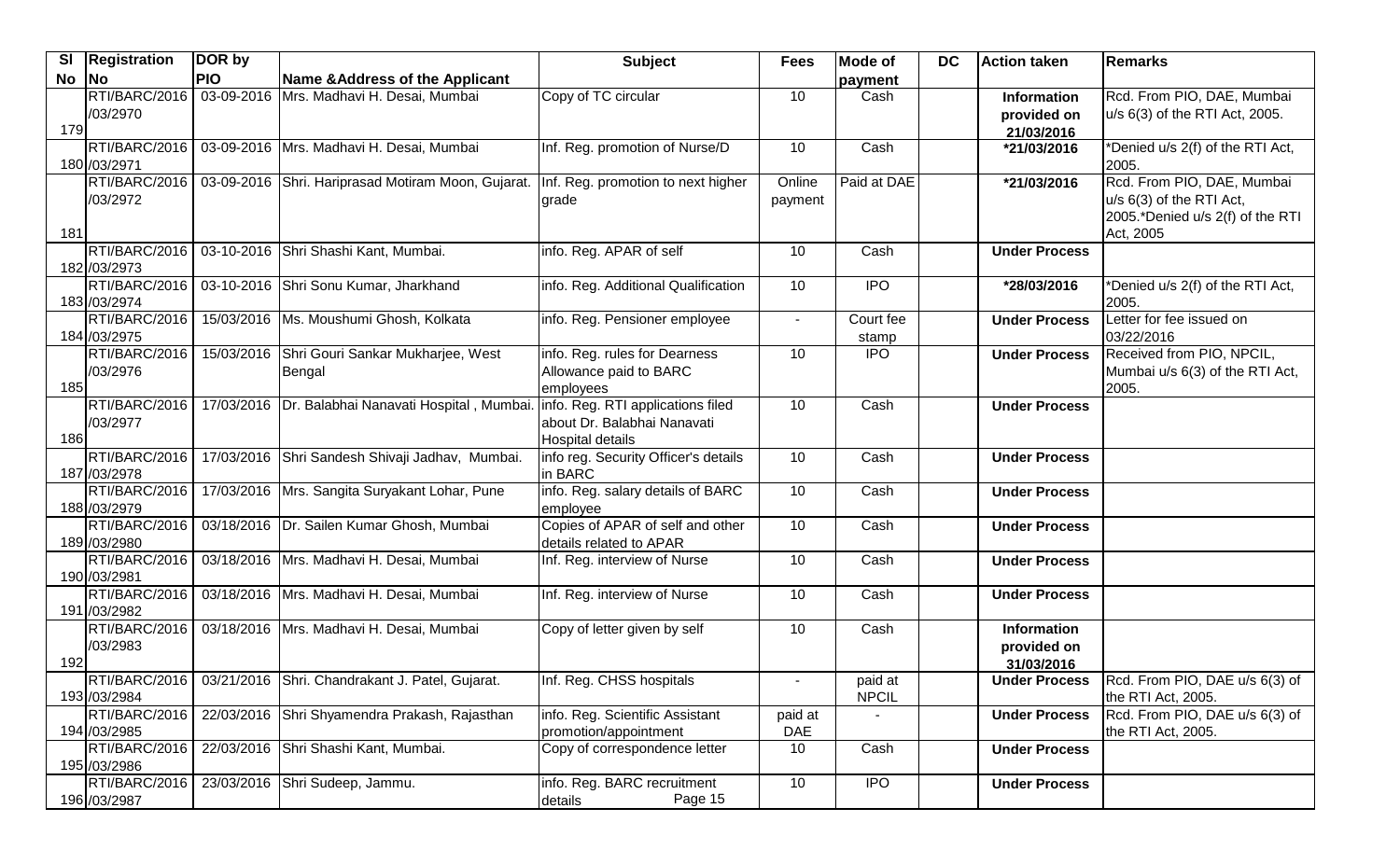| <b>SI</b> | Registration  | DOR by     |                                                 | <b>Subject</b>                     | <b>Fees</b>              | Mode of     | <b>DC</b> | <b>Action taken</b>  | Remarks                        |
|-----------|---------------|------------|-------------------------------------------------|------------------------------------|--------------------------|-------------|-----------|----------------------|--------------------------------|
| $No$ $No$ |               | <b>PIO</b> | Name & Address of the Applicant                 |                                    |                          | payment     |           |                      |                                |
|           | RTI/BARC/2016 |            | 23/03/2016 Shri Sanjiban De, Mumbai.            | Copy of correspondence letter      | 10                       | Cash        |           | <b>Under Process</b> |                                |
|           | 197 / 03/2988 |            |                                                 |                                    |                          |             |           |                      |                                |
|           | RTI/BARC/2016 |            | 23/03/2016 Shri Rakesh Kumar Singh, Mumbai      | Info. Reg. representation          | 10                       | Cash        |           | <b>Under Process</b> |                                |
|           | 198 / 03/2989 |            |                                                 | submitted by self                  |                          |             |           |                      |                                |
|           | RTI/BARC/2016 |            | 23/03/2016 Shri. A. Sathasivam, Visakhapatnam   | info. Reg. BARC sites water        | 10                       | <b>IPO</b>  |           | <b>Under Process</b> |                                |
|           | 199 / 03/2990 |            |                                                 | facilities in vizag, etc.          |                          |             |           |                      |                                |
|           | RTI/BARC/2016 |            | 28/03/2016 Shri Kakasaheb Bhimrao Aldar, Mumbai | Info. Reg. Driver (ordinary grade) |                          |             |           | <b>Under Process</b> |                                |
|           | 200 / 03/2991 |            |                                                 | recruitment                        |                          |             |           |                      |                                |
|           | RTI/BARC/2016 |            | 29/03/2016 Shri Deepak Ananda Kamble, Mumbai.   | Infor. Reg. work Assistant/A       | 10                       | <b>IPO</b>  |           | <b>Under Process</b> |                                |
|           | 201 /03/2992  |            |                                                 | recruitment                        |                          |             |           |                      |                                |
|           | RTI/BARC/2016 |            | 30/03/2016 Shri Vasudevan V, Tamilnadu.         | info. Reg. SCF,                    | Online                   | Paid at DAE |           | <b>Under Process</b> | Rcd. From PIO, DAE, Mumbai     |
|           | 1/03/2993     |            |                                                 | circulars/notification w.r.t Asst. | payment                  |             |           |                      | u/s 6(3) of the RTI Act, 2005. |
| 202       |               |            |                                                 | Account                            |                          |             |           |                      |                                |
|           | RTI/BARC/2016 |            | 31/03/2016 Shri Ravindra Dynanu Shinde, Mumbai. | info. Reg. BARC employee           | $\overline{\phantom{0}}$ | Court fee   |           | <b>Under Process</b> |                                |
|           | 203 / 03/2994 |            |                                                 |                                    |                          | stamp       |           |                      |                                |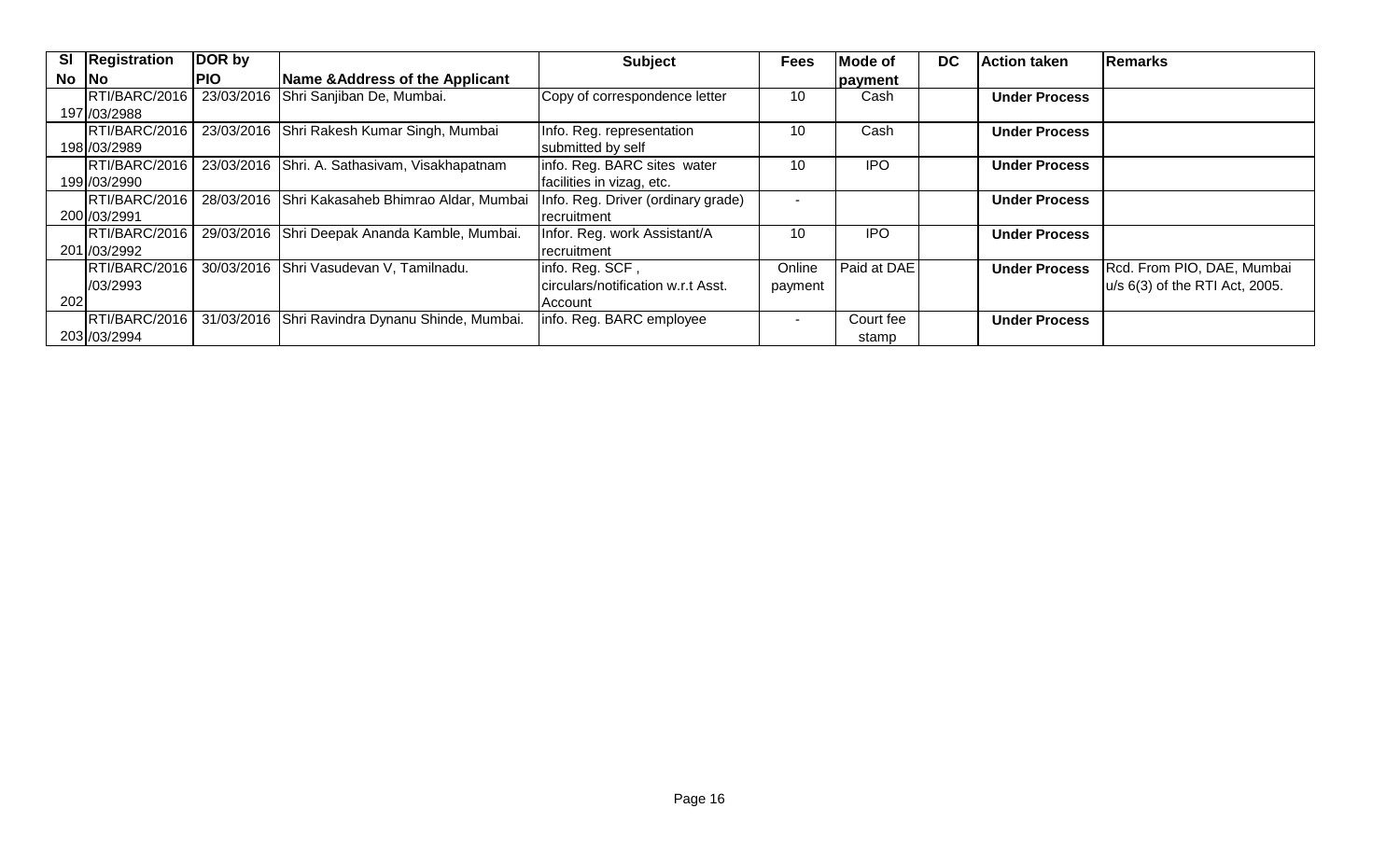## **FIRST APPEAL**

|                |                     |            | DOR by PIO Name & Address of the Applicant | <b>Subject</b>                     | <b>Action taken</b>       | <b>Disposal of Appeal</b>   | <b>Remarks</b> |
|----------------|---------------------|------------|--------------------------------------------|------------------------------------|---------------------------|-----------------------------|----------------|
| SI             | <b>Registration</b> |            |                                            |                                    |                           |                             |                |
| No             | No                  |            |                                            |                                    |                           |                             |                |
|                | RTI/BARC/2015       | 29/10/2015 | Shri. Jayaprakash R. Kamble,               | Inf. Reg. recruitm, ent and        | <b>Information</b>        | Appeal recd. on 30/11/2015. |                |
|                | /10/2735            |            | Maharashtra.                               | promotion norms for CAT I          | provided on               | Disposed of on 06/01/2016   |                |
| -1             |                     |            |                                            | trainee                            | 13/11/2015                |                             |                |
|                | RTI/BARC/2015       | 16/10/2015 | Shri Vikas K. Telang, Navi Mumbai          | info. Reg. PLC based control       | *9/11/2015                | Appeal recd. on 27/11/2015. |                |
| $\overline{2}$ | /10/2710            |            |                                            | system for CHTR Project            |                           | Disposed of on 11/01/2016   |                |
|                | RTI/BARC/2015       | 10-08-2015 | Shri R K Gupta, 701, Mumbai                | Info reg status of lettet sent by  | <b>Information</b>        | Appeal recd. on 01/12/2015. |                |
|                | /10/2694            |            |                                            | self                               | provided on               | Disposed of on 05/01/2016   |                |
| 3              |                     |            |                                            |                                    | 20/10/2015                |                             |                |
|                | RTI/BARC/2015       | 10-08-2015 | Shri R K Gupta, 701, Mumbai                | Info reg Family Relief Scheme      | Information               | Appeal recd. on 01/12/2015. |                |
|                | /10/2695            |            |                                            |                                    | provided on               | Disposed of on 12/01/2016   |                |
| 4              |                     |            |                                            |                                    | 27/10/2015                |                             |                |
|                | RTI/BARC/2015       | 10-08-2015 | Shri R K Gupta, 701, Mumbai                | Info reg BARC Hospital             | Information               | Appeal recd. on 01/12/2015. |                |
| 5              | /10/2696            |            |                                            |                                    | provided on               | Disposed of on 12/01/2016   |                |
|                | RTI/BARC/2015       | 10-08-2015 | Shri R K Gupta, Mumbai                     | Info reg Family Relief Scheme      | 30/10/2015<br>Information |                             |                |
|                | /10/2697            |            |                                            |                                    |                           | Appeal recd. on 01/12/2015. |                |
| 6              |                     |            |                                            |                                    | provided on<br>26/10/2015 | Disposed of on 12/01/2016   |                |
|                | RTI/BARC/2015       | 10-08-2015 | Shri R K Gupta, Mumbai                     | Info reg status of letter sent by  | Information               | Appeal recd. on 01/12/2015. |                |
|                | /10/2698            |            |                                            | self                               | provided on               | Disposed of on 12/01/2016   |                |
| $\overline{7}$ |                     |            |                                            |                                    | 20/10/2015                |                             |                |
|                | RTI/BARC/2015       | 10-09-2015 | Shri R.R. Wallabhdas, Dombivli (E)         | info. Reg. medical claim           | Information               | Appeal recd. on 02/12/2015. |                |
|                | /10/2700            |            |                                            | reimbursement                      | provided on               | Disposed of on 14/01/2016   |                |
| 8              |                     |            |                                            |                                    | 30/10/2015                |                             |                |
|                | RTI/BARC/2015       | 29/10/2015 | Shri. Ramlakhan, Thakurahi, Uttar          | Inf. Reg. facilities for           | *17/11/2015               | Appeal recd. on 10/12/2015. |                |
|                | /10/2737            |            | Pradesh                                    | government Employees working       |                           | Disposed of on 07/01/2016   |                |
| 9              |                     |            |                                            | in remote areas                    |                           |                             |                |
|                | RTI/BARC/2015       | 13/10/2015 | Shri Vijay Balkrishna Naik, Kalyan         | Info reg BARC Hospital patient     | *15/10/2015               | Appeal recd. on 10/12/2015. |                |
| 10             | /10/2701            |            | (East)                                     |                                    |                           | Disposed of on 22/01/2016   |                |
|                | RTI/BARC/2015       | 11-05-2015 | Shri Ram Bachan, Tamil Nadu                | info. Reg. min. facilities such as | Information               | Appeal recd. on 17/12/2015. |                |
|                | /11/2759            |            |                                            | table, chair, internet etc to      | provided on               | Disposed of on 25/01/2016   |                |
| 11             |                     |            |                                            | Scientific Officers                | 4/12/2015                 |                             |                |
|                | RTI/BARC/2015       | 03/11/2015 | Shri Prashant A. Londhe, Nasik             | copy of salary slip of self        | Information               | Appeal recd. on 22/12/2015. |                |
|                | /11/2749            |            |                                            |                                    | provided on               | Disposed of on 04/02/2016.  |                |
| 12             | RTI/BARC/2015       |            |                                            |                                    | 13/11/2015                |                             |                |
|                | /11/2764            | 19/11/2015 | Shri Manoj Krishna Tarale,                 | info. Reg. job profile, practical  | <b>Information</b>        | Appeal recd. on 28/12/2015. |                |
| 13             |                     |            | Maharashtra                                | assesment, facilities provided to  | provided on               | Disposed of on 11/02/2016   |                |
|                |                     |            |                                            | <b>BARC</b> employees              | 18/12/2015                |                             |                |

**Quaterly Report on Implementation of RTI for the period from 01/01/2016 to 31/03/2016**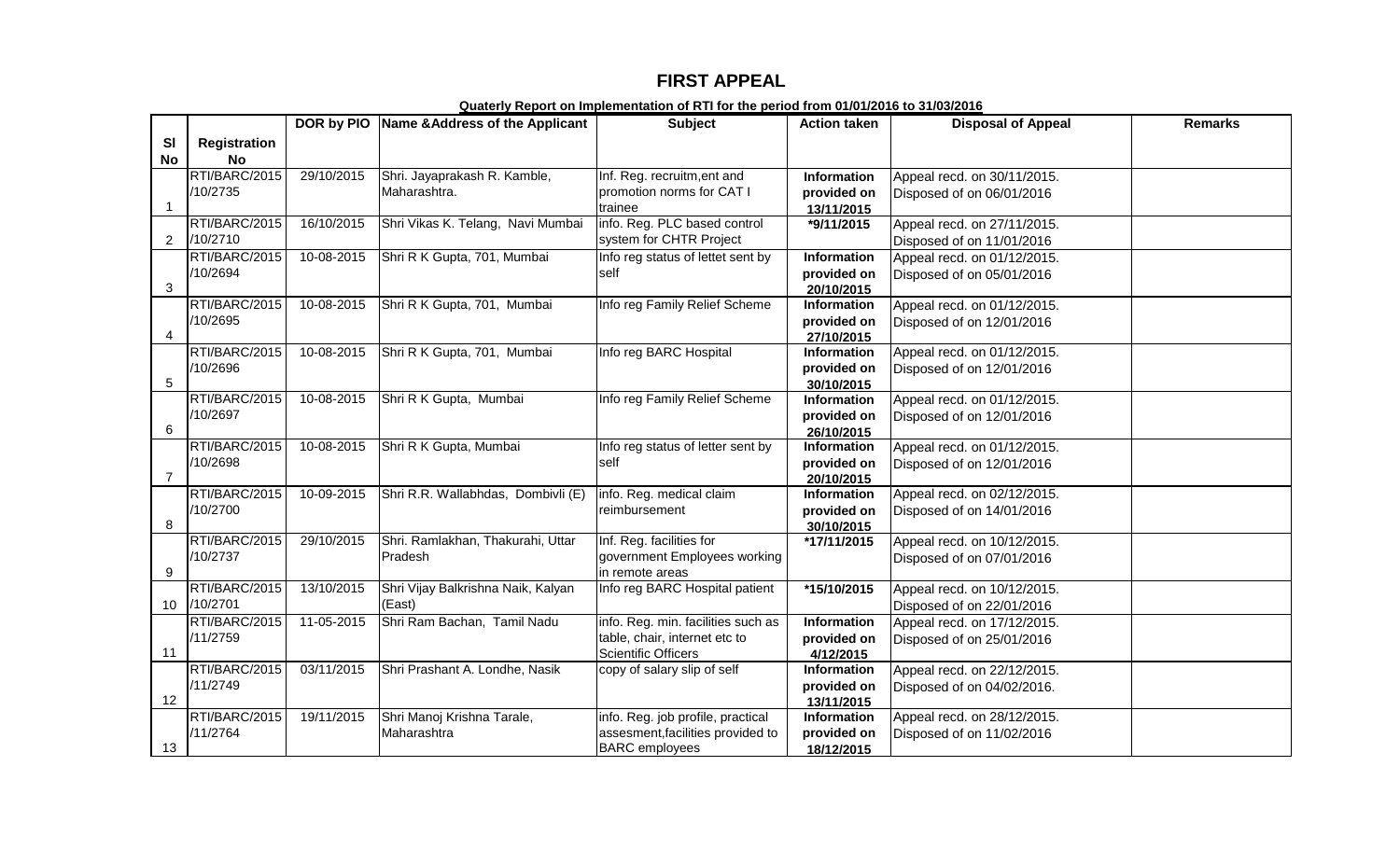|    |                     |            | DOR by PIO   Name & Address of the Applicant | <b>Subject</b>                              | <b>Action taken</b>        | <b>Disposal of Appeal</b>                                 | <b>Remarks</b> |
|----|---------------------|------------|----------------------------------------------|---------------------------------------------|----------------------------|-----------------------------------------------------------|----------------|
| SI | <b>Registration</b> |            |                                              |                                             |                            |                                                           |                |
| No | <b>No</b>           |            |                                              |                                             |                            |                                                           |                |
|    | RTI/BARC/2015       | 26/11/2015 | Shri Manoj Krishna Tarale,                   | Inf. Reg. manpower in TSD                   | Information                | Appeal recd. on 28/12/2015.                               |                |
|    | /11/2777            |            | Maharashtra                                  |                                             | provided on                | Disposed of on 10/02/2016                                 |                |
| 14 |                     |            |                                              |                                             | 18/12/2015                 |                                                           |                |
|    | RTI/BARC/2015       | 11-09-2015 | Shri S.S. Sonwalkar, Hyderabad               | info. Reg. circulars issued by              | Information                | Appeal recd. on 28/12/2015.                               |                |
|    | /11/2757            |            |                                              | AEET/BARC                                   | provided on                | Disposed of on 10/02/2016.                                |                |
| 15 | RTI/BARC/2015       | 18/11/2015 | Shri Nar Bhadaur, Punjab.                    | certified copies of official                | 26/11/2015<br>**23/11/2015 | Appeal recd. on 04/01/2016.                               |                |
|    | /11/2762            |            |                                              | proceedigns of action taken and             |                            |                                                           |                |
|    |                     |            |                                              | notings by Director, BARC w.r.t             |                            | Disposed of on 15/02/2016                                 |                |
| 16 |                     |            |                                              | his complaint letter                        |                            |                                                           |                |
|    | RTI/BARC/2015       | 26/11/2015 | Shri Manoj Krishna Tarale,                   | Detilas reg. Tenders/work order             | 23/12/2015                 | Appeal recd. on 08/01/2016.                               |                |
|    | 17 /11/2776         |            | Maharashtra                                  | in BARC                                     |                            | Disposed of on 19/02/2016                                 |                |
|    | RTI/BARC/2015       | 26/11/2015 | Shri Manoj Krishna Tarale,                   | Inf. Reg. tender works executed             | *23/12/2015                | Appeal recd. on 08/01/2016.                               |                |
| 18 | /11/2772            |            | Maharashtra                                  | by TSD, BARC                                |                            | Disposed of on 19/02/2016                                 |                |
|    | RTI/BARC/2015       | 12-08-2015 | Shri K.K Verma, Mumbai.                      | info. Reg. movement of                      | *06/01/2016                | Appeal recd. on 01/02/2016.                               |                |
|    | /12/2784            |            |                                              | vehicles, Copy of                           |                            | Disposed of on 11.03.2016.                                |                |
|    |                     |            |                                              | rules/guidelines, entry/ permit of          |                            |                                                           |                |
|    |                     |            |                                              | private vehicles movement AT                |                            |                                                           |                |
| 19 | RTI/BARC/2015       |            |                                              | <b>North</b><br>info. Reg. ex-BARC employee | 13/01/2016                 |                                                           |                |
| 20 | /12/2802            | 30/12/2015 | Shri B.V. Sheshaiah, Aswapuram.              |                                             |                            | Appeal recd. on 03/02/2016.                               |                |
|    | RTI/BARC/2015       | 15/12/2015 | Shri Satish Kumar, Uttarakhand               | info. Reg. list of research                 | 14/01/2016                 | Disposed of on 11.03.2016.<br>Appeal recd. on 02/02/2016. |                |
| 21 | /12/2794            |            |                                              | publications, faculty, scientist            |                            | Disposed of on 14.03.2016.                                |                |
|    | RTI/BARC/2016       | 01-07-2016 | Shri. Pradeep Kumar, Madhya                  | Inf. Reg. application made by               | 20/01/2016                 | Appeal recd. on 04/02/2016.                               |                |
| 22 | /01/2810            |            | Pradesh                                      | self.                                       |                            | Disposed of on 14.03.2016.                                |                |
|    | RTI/BARC/2016       | 01-07-2016 | Shri. Manoj Krishna Tarale, Pune             | Inf. Reg. extension of work                 | *29/01/2016                | Appeal recd. on 08/02/2016.                               |                |
| 23 | /01/2814            |            |                                              | orders of TSD, BARC                         |                            | Disposed of on 11.03.2016.                                |                |
|    | RTI/BARC/2016       | 01-07-2016 | Shri. Manoj Krishna Tarale, Pune             | Inf. Reg. tender work at TSD,               | *29/01/2016                | Appeal recd. on 08/02/2016.                               |                |
|    | 24 /01/2820         |            |                                              | <b>BARC</b>                                 |                            | Disposed of on 15.03.2016                                 |                |
|    | RTI/BARC/2016       | 01-07-2016 | Shri. Manoj Krishna Tarale, Pune             | Inf. Reg. tender work at TSD,               | $*1/2/2016$                | Appeal recd. on 08/02/2016.                               |                |
| 25 | /01/2819            |            |                                              | <b>BARC</b>                                 |                            | Disposed of on 15.03.2016.                                |                |
|    | RTI/BARC/2016       | 01-07-2016 | Shri. Manoj Krishna Tarale, Pune             | Inf. Reg. tender work at TSD,               | *1/2/2016                  | Appeal recd. on 08/02/2016.                               |                |
| 26 | /01/2817            |            |                                              | <b>BARC</b>                                 |                            | Disposed of on 15.03.2016.                                |                |
|    | RTI/BARC/2016       | 01-07-2016 | Shri. Manoj Krishna Tarale, Pune             | Inf. Reg. tender work at TSD,               | *01/02/2016                | Appeal recd. on 08/02/2016.                               |                |
| 27 | /01/2821            |            |                                              | <b>BARC</b>                                 |                            | Disposed of on 15.03.2016.                                |                |
|    | RTI/BARC/2016       | 14/01/2016 | Shri. Sanjiban De, Mumbai                    | Inf. Reg. BARC employees                    | *29/01/2016                | Appeal recd. on 08/02/2016.                               |                |
| 28 | /01/2835            |            |                                              |                                             |                            | Disposed of on 16.03.2016.                                |                |
|    | RTI/BARC/2016       | 01-07-2016 | Shri. Chetan Kumar, Rajasthan                | Inf. Reg. TC Minutes                        | *20/01/2016                | Appeal recd. on 08/02/2016.                               |                |
| 29 | /01/2804            |            |                                              |                                             |                            | Disposed of on 16.03.2016.                                |                |
|    | RTI/BARC/2016       | 01-07-2016 | Advocate Anupam Chattopadhyay,               | Inf. Reg. promotion of nurses in            | 27/01/2016                 | Appeal recd. on 09/02/2016.                               |                |
| 30 | /01/2805            |            | Pune.                                        | <b>BARC</b>                                 |                            | Disposed of on 23.03.2016.                                |                |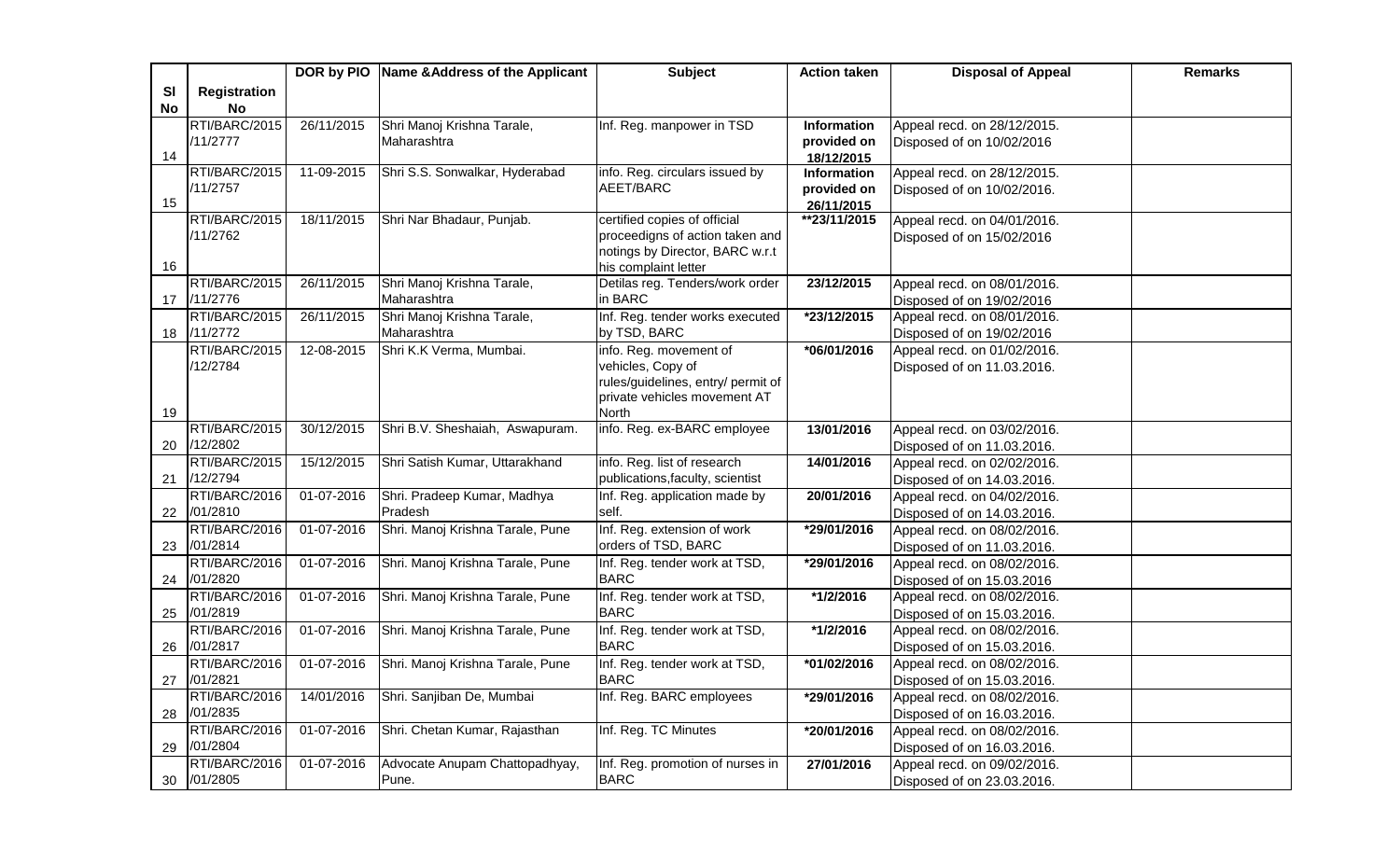|           |                     |                  | DOR by PIO   Name & Address of the Applicant | <b>Subject</b>                   | <b>Action taken</b> | <b>Disposal of Appeal</b>                     | <b>Remarks</b> |
|-----------|---------------------|------------------|----------------------------------------------|----------------------------------|---------------------|-----------------------------------------------|----------------|
| SI        | <b>Registration</b> |                  |                                              |                                  |                     |                                               |                |
| <b>No</b> | No                  |                  |                                              |                                  |                     |                                               |                |
|           | RTI/BARC/2016       | $01 - 11 - 2016$ | Shri Vijay M. Bhansali, Maharashtra          | info. Reg. Tender                | 29/01/2016          | Appeal recd. on 15/02/2016.                   |                |
| 31        | /01/2827            |                  |                                              |                                  |                     | Disposed of on 22.03.2016.                    |                |
|           | RTI/BARC/2016       | 02-12-2016       | Shri. Manoj Krishna Tarale, Pune             | Inf. Reg. tender works executed  | 09-03-2016          | Appeal recd. on 16/02/2016.                   |                |
| 32        | /02/2904            |                  |                                              | by TSD, BARC                     |                     | Disposed of on 29.03.2016.                    |                |
|           | RTI/BARC/2016       | 02-12-2016       | Shri. Manoj Krishna Tarale, Pune             | Inf. Reg. tender works executed  | 09-03-2016          | Appeal recd. on 16/02/2016.                   |                |
| 33        | /02/2907            |                  |                                              | by TSD, BARC                     |                     | Disposed of on 29.03.2016.                    |                |
|           | RTI/BARC/2016       | 02-10-2016       | Shri S. Thiyagarajan, Tamil Nadu             | info. Reg. APAR gradings         | 03-03-2016          | Appeal recd. on 01.03.2016.                   |                |
|           | /02/2897            |                  |                                              |                                  |                     | Under Process draft reply submitted.          |                |
| 34        |                     |                  |                                              |                                  |                     |                                               |                |
|           | RTI/BARC/2016       | 01-07-2016       | Shri. Inder Kumar, Mumbai                    | Inf. Reg. LTC of self            | 02-01-2016          | Appeal recd. on 04.03.2016.                   |                |
|           | /01/2824            |                  |                                              |                                  |                     | Under Process draft reply submitted.          |                |
| 35        |                     |                  |                                              |                                  |                     |                                               |                |
|           | RTI/BARC/2016       | 27/01/2016       | Shri Anandan, Tamil Nadu                     | info. Reg. DQE                   | *23/02/2016         | Appeal recd. on 07.03.2016.                   |                |
| 36        | /01/2861            |                  |                                              |                                  |                     | <b>Under Process.</b>                         |                |
|           | RTI/BARC/2016       | 27/01/2016       | Shri Mihir H Parekh, Mumbai                  | info. Reg. BARC OCES 2016        | *24/02/2016         | Appeal recd. on 07.03.2016.                   |                |
| 37        | /01/2862            |                  |                                              | advertisement                    |                     | <b>Under Process.</b>                         |                |
|           | RTI/BARC/2016       | 02-08-2016       | Shri Mayank Shekhar Dixit, Uttar             | info. Reg. syllabus of           | 03-07-2016          | Appeal recd. on 07.03.2016.                   |                |
|           | /02/2889            |                  | Pradesh                                      | OCES/DGFS 2016, cut off and      |                     | Under Process.                                |                |
|           |                     |                  |                                              | previous year question papers    |                     |                                               |                |
| 38        | RTI/BARC/2016       | 25/01/2016       |                                              |                                  |                     |                                               |                |
|           | /01/2843            |                  | Shri Shyamendra Prakash,<br>Rajasthan        | copy of minutes of TC meeting    | $*15/02/2016$       | Appeal recd. on 11.03.2016.                   |                |
| 39        | RTI/BARC/2016       | 02-08-2016       | Shri Sanjiban De, Mumbai.                    | info. Reg. letter of Controller  | $03 - 03 - 2016$    | <b>Under Process.</b>                         |                |
| 40        | /02/2887            |                  |                                              |                                  |                     | Appeal recd. on 14.03.2016.<br>Under Process. |                |
|           | RTI/BARC/2016       | 02-02-2016       | Shri Anit Kumar Saxena, Mumbai               | certified copy of APAR of self   | 16/02/2016          | Appeal recd. on 16.03.2016.                   |                |
| 41        | /02/2868            |                  |                                              |                                  |                     | <b>Under Process.</b>                         |                |
|           | RTI/BARC/2016       | 02-10-2016       | Shri Vivek S Dolas, Mumbai                   | List of SC/ST employees in       | *10/03/2016         | Appeal recd. on 17.03.2016.                   |                |
| 42        | /02/2899            |                  |                                              | <b>BARC</b>                      |                     | Under Process.                                |                |
|           | RTI/BARC/2016       | 02-03-2016       | Shri Vijay Zade, Maharashtra                 | xerox copies of APAR of self &   | 26/02/2016          | Appeal recd. on 17.03.2016.                   |                |
| 43        | /02/2876            |                  |                                              | promotion norms                  |                     | <b>Under Process.</b>                         |                |
|           | RTI/BARC/2016       | 22/02/2016       | Mrs. Madhavi H. Desai, Mumbai                | Inf. Reg. procedure for the post | *17/03/2016         | Appeal recd. on 28.03.2016.                   |                |
|           | /02/2942            |                  |                                              | of sister-in-charge(functional   |                     | Under Process.                                |                |
| 44        |                     |                  |                                              | Post)                            |                     |                                               |                |
|           | RTI/BARC/2016       | 18/02/2016       | Shri. Vikram Singh Yadav, Madhya             | Inf. Reg. SA(Electronics) &      | *07/03/2016         | Appeal recd. on 31.03.2016.                   |                |
|           | 45 /02/2934         |                  | Pradesh.                                     | SA(Computer Science)             |                     | <b>Under Process.</b>                         |                |